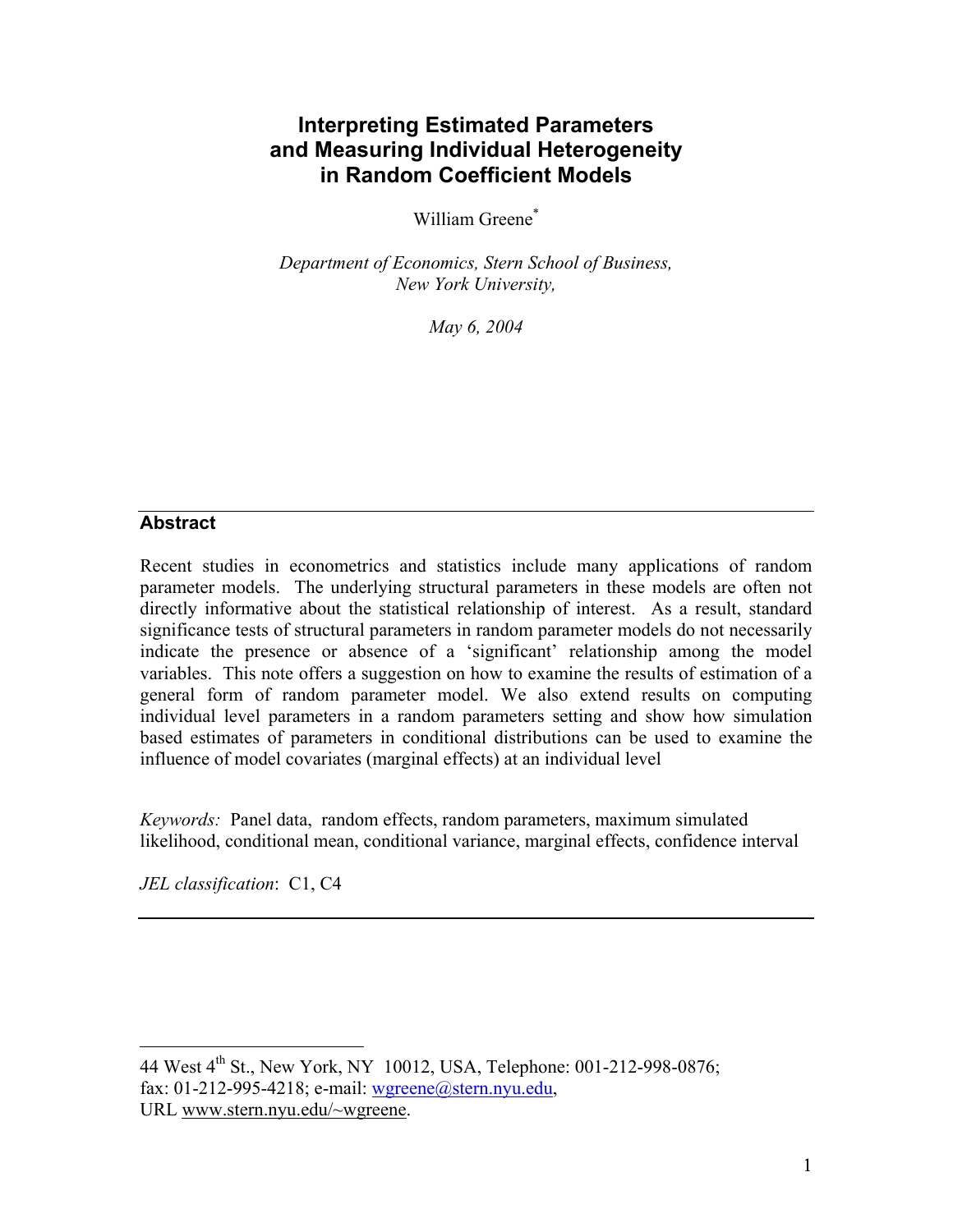#### **1. Introduction**

The availability of large, high quality panel data sets has made models that can accommodate individual heterogeneity, such as the random parameters (RP) model, increasingly attractive. The hierarchical nature of this model's parameterization often makes ambiguous the computation of certain results, such as marginal effects, that are usually of interest. Moreover, since the models are typically nonlinear and the 'parameters' are random variables, not fixed estimated quantities, assessments of statistical significance, also of common interest, cannot be assessed by the usual approach. (The model shares this aspect with Bayesian formulations of econometric models that are also becoming increasingly common.) This note will lay out a generic form of the random parameters model, then suggest computations that can be used to display empirical evidence on these two model characteristics.

Section 2 defines a broad class of random parameter models that encompasses many of the received applications. Section 3 discusses simulation based estimation of the model parameters and interesting 'post estimation' results. An application is provided to illustrate the computations. Section 4 extends the results to estimation of marginal effects in a nonlinear model and demonstrates with a second application. A comparison to a similar set of procedures based on Allenby and Rossi's (1999) Bayesian formulation is discussed in Section 5. Some conclusions are drawn in Section 6.

#### **2. Estimating Random Parameters Models**

This section will describe a general form of the random parameters model. Many of the received applications of random parameters models have used the linear regression framework, though there is a large and growing literature on nonlinear models with random parameters, which we will consider again later in the paper. To begin, the generic model framework is set up. The mathematical framework will be laid out first, then attention is turned to the specific model parameters.

We consider a formulation of an RP model that encompasses many of the applications in the literature [e.g. Revelt and Train (1998), Train (2003), Layton and Brown (2000), Allenby and Rossi (1999), and Greene (2004)] and implementations such as Stata (2002), SAS (2003), LIMDEP (Econometric Software, 2003) and MLWin (2002)]. We formulate the RP models in terms of the likelihood function for a set of observations collected in a panel data setting (though the model can be applied in cross section data, so the notation is only used to achieve a greater level of generality). The following will sketch the procedures. More detailed treatments may be found in Train (2003) and in Greene (2003).

The density for an observation is

(1) 
$$
f(y_{it} | \mathbf{x}_{it}, \mathbf{z}_{i}, \mathbf{v}_{i}, \boldsymbol{\beta}_{i}, \boldsymbol{\theta}) = g(y_{it}, \boldsymbol{\beta}_{i} \mathbf{x}_{it}, \boldsymbol{\theta}), i = 1, ..., n, t = 1, ..., T_{i} \ge 1,
$$

$$
(2) \qquad \beta_i = \beta + \Delta z_i + \Gamma v_i
$$

where  $\mathbf{x}_{it}$  contains all the main covariates, including both time varying and time invariant variables,  $z_i$  is a set of time invariant variables that enter the means of the random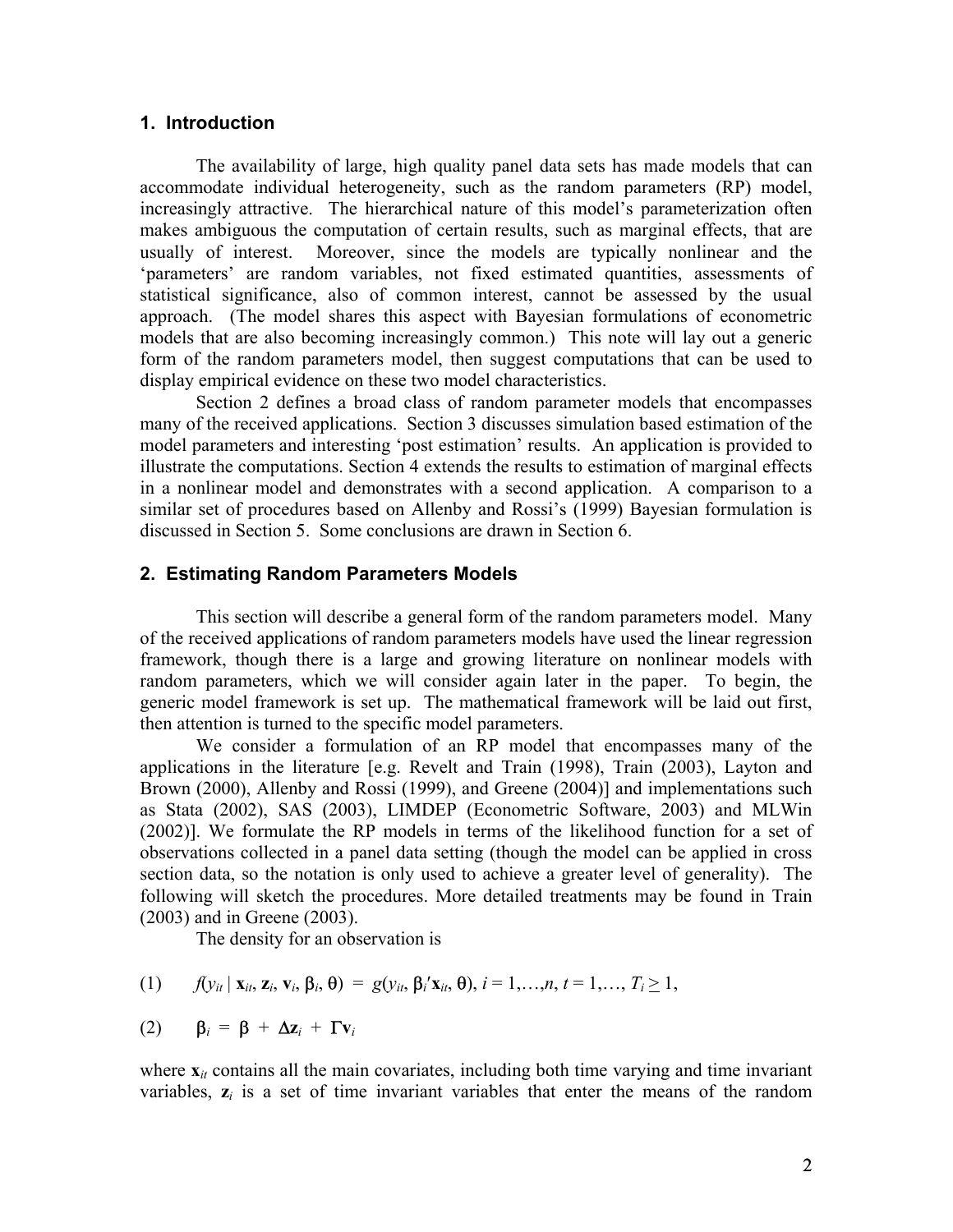parameters and  $y_{it}$  is the response variable. The random vector  $\mathbf{v}_i$  induces the random variation in the reduced form parameters of the model.<sup>1</sup> The structural parameters can include a set of fixed (nonrandom) parameters, θ, which would include, e.g., the standard deviation of the disturbance,  $\sigma$ , in a tobit or linear regression model, the shape parameters in a gamma regression model, or the dispersion parameter in a negative binomial model. (Note that  $\theta$  might be null, e.g., in a binary choice model, such as probit or logit.) The remaining structural parameters of the model are  $\beta$ ,  $\Delta$ , and Γ which define the random parameters;  $\beta$  is the vector of constant terms in the means of the random parameters,  $\Delta$  is a matrix of parameters that multiply the covariates in the distribution of the random parameters, and  $\Gamma$  is an unrestricted lower triangular matrix, also to be estimated. Since  $\beta$ and the nonzero elements of  $\Gamma$  are free parameters, no generality is lost by assuming that **v***i* has mean vector zero and diagonal covariance matrix with no unknown parameters. For example, if random parameters are assumed to be normally distributed, then  $Var[v_i]$  = **I**. The conditional (on  $\mathbf{x}_{it}$  and  $\mathbf{z}_i$ ) variance of  $\beta_i$  is  $\Gamma \Gamma'$ , which is an unrestricted full matrix. 'Fixed' (nonrandom) slope parameters in the model may be specified by constraining corresponding rows in  $\Delta$  and  $\Gamma$  to equal zero. (See the application below.) A 'hierarchical' model with interactions is obtained when rows of Γ are constrained to equal zero while  $\Delta$  remains unrestricted. A familiar, simple random coefficients model is obtained when  $\Delta$  is a zero matrix, so that  $\beta$ <sub>*i*</sub> =  $\beta$  + **w**<sub>*i*</sub>. The 'random effects' model familiar in econometric panel data models results if  $\Delta$  is zero and only the overall constant term in the model is random. Many other permutations of the model can be cast in this framework through suitable modifications of the parameters and/or stochastic specifications. The density can be specified to accommodate many cases of interest to practitioners, such as static probit and logit models, models for counts, linear regression models, duration models, and many others. [See LIMDEP (2003).] Finally, the simulation estimation method described here allows the distribution of  $\bf{v}$ <sub>*i*</sub> to be nonnormal - it may be any type of random variable for which random draws can be simulated.

Observations are conditionally (on the random effects) independent. Dependence of the  $T_i$  observations for a particular individual results from the common, invariant  $\mathbf{v}_i$ . Conditioned on  $v_i$ , the contribution of the observations from individual (or 'group') *i* is the joint density,

$$
(3) \qquad L_i(\mathbf{\Lambda} \,|\, \mathbf{y}_i, \mathbf{X}_i, \mathbf{z}_i, \mathbf{v}_i) = \prod_{i=1}^{T_i} g(y_{ii}, \boldsymbol{\beta}_i' \mathbf{x}_{ii}, \boldsymbol{\theta})
$$

1

where  $\Lambda$  is the full set of structural parameters,  $[\beta, \Delta, \Gamma, \theta]$ . In order to estimate these parameters, it is necessary to operate on the unconditional likelihood – the unobserved random term  $v_i$  must be integrated out. The contribution of observation  $i$  to the unconditional likelihood is

<span id="page-2-0"></span><sup>&</sup>lt;sup>1</sup> We will assume continuous variation of the parameters. The finite mixtures (latent classes) approach to modeling heterogeneity provides an attractive alternative, but this is considered elsewhere. See,. e.g., Allenby and Rossi (1999), Hagenaars and McCutcheon (2001), Greene (2003).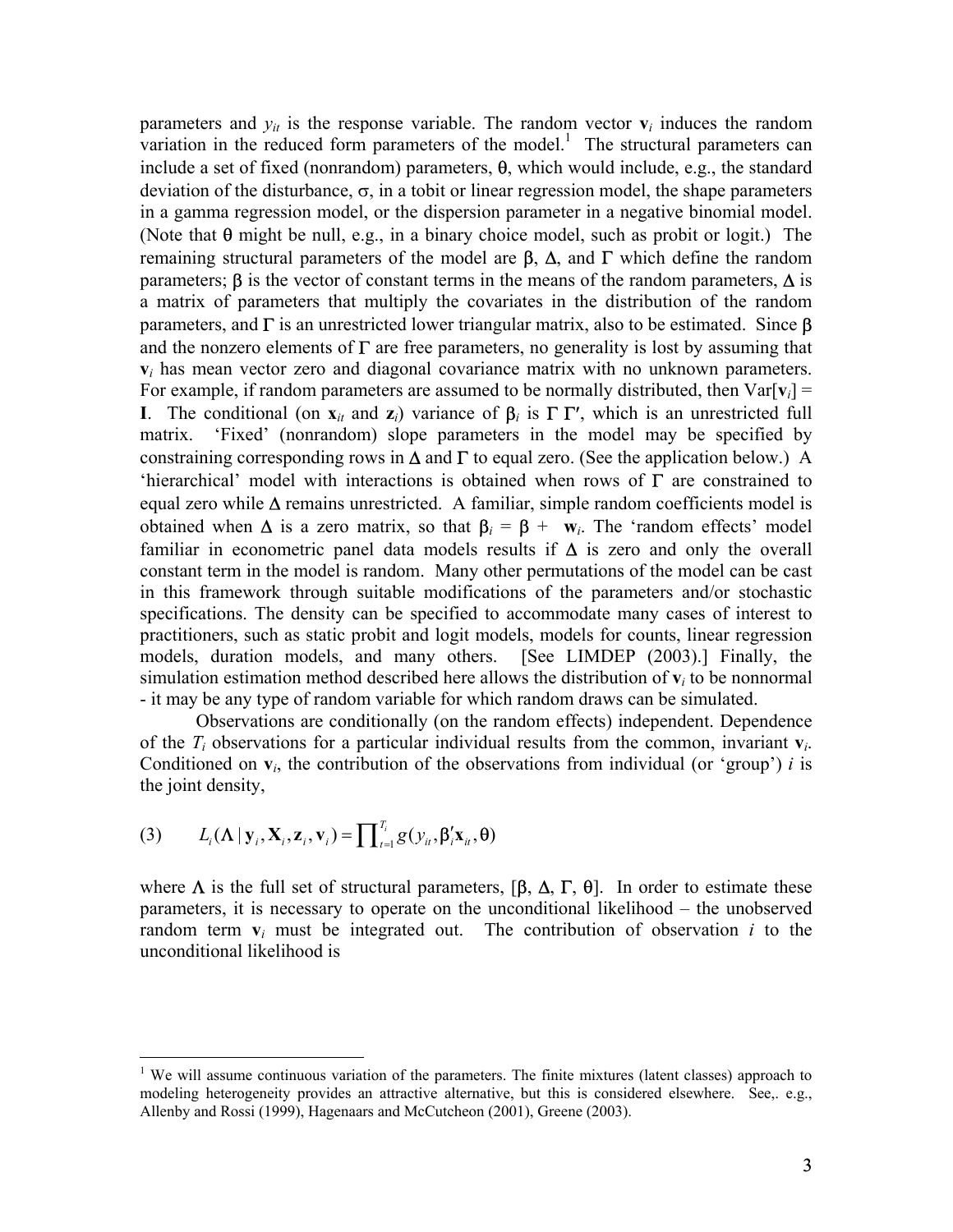(4)  

$$
L_i(\mathbf{\Lambda} \mid \mathbf{y}_i, \mathbf{X}_i, \mathbf{z}_i) = \int_{\mathbf{v}_i} \prod_{t=1}^{T_i} g(y_{it}, \beta_i' \mathbf{x}_{it}, \theta) f(\mathbf{v}_i) d\mathbf{v}_i
$$

$$
= \int_{\beta_i} \prod_{t=1}^{T_i} g(y_{it}, \beta_i' \mathbf{x}_{it}, \theta) f(\beta_i) d\beta_i.
$$

The integrals will not exist in closed form, but since they are of the form of expectations, they can be estimated by simulation, instead. The simulated log likelihood is

(5) 
$$
\log L_{S} = \sum_{i=1}^{n} \log \frac{1}{R} \sum_{r=1}^{R} \prod_{i=1}^{T_{i}} g(y_{i}, \beta'_{i,r} \mathbf{x}_{i}, \boldsymbol{\theta}).
$$

Note that the simulation is over *R* draws on  $v_{i,r}$  through  $\beta_{i,r}$  as defined in (2). The maximum simulated likelihood estimator is obtained by maximizing (5) over the full set of structural parameters, Λ. (The relevant theory for this class of estimators can be found elsewhere, including Train (2003), Greene (2003) and Gourieroux and Monfort (1996). Estimates of the structural parameters and estimates of their asymptotic standard errors are based on maximization of the log likelihood function in (5).

The preceding encompasses many of the received random parameters models. The linear model with random coefficients results if *g*(…) is the normal density. Other familiar cases, some of which have already appeared in the literature, such as the random coefficients probit model [Sepanski (2000), Guilkey and Murphy (1993), Greene (2004)] are special cases.

Other applications which formulate the parameter heterogeneity in terms of discrete variation [i.e., latent class models - see, for example, deSarbo et al. (1995)] are similar. Estimation of individual level parameters in latent class models is treated essentially the same as suggested here for continuous variation. [See Greene (2004) and Kamakura and Wedel (2004) for discussion and applications].

#### **3. Simulation Based Estimation of Individual Parameters with an Application to American Movies**

To illustrate the models and calculations, we will consider two applications. A recent application in marketing, Craig, Douglas and Greene (2003) which modeled the foreign box office receipts of 299 movies released in 8 countries over a 6 year period is used to suggest a useful way to examine the coefficients in a random parameters model and to give evidence on statistical significance. An application based on the probit model for binary choice is used to demonstrate the computation of marginal effects in the next section.

The structural equations of the linear RP model examined by Craig et al. are

(a) LogSales<sub>i,c</sub> = 
$$
\alpha_{i,c}
$$
 +  $\beta_{i,c}$  LogSales<sub>i,US</sub> +  $\tau_1CD_c$  +  $\tau_2McD_c$  +  $\tau_3E_c$   
+  $\Sigma_g \lambda_g$ Genre<sub>i,g</sub> +  $\Sigma_t \phi_t D_t$  +  $\varepsilon_{i,c}$ 

(6)

(b) 
$$
\alpha_{i,c} = \alpha + \delta_{\alpha} \log Income_c + \gamma_{\alpha} v_{i,\alpha}
$$

(c) 
$$
\beta_{i,c} = \beta + \delta_{\beta} \log Income_c + \gamma_{\beta} v_{i,\beta}
$$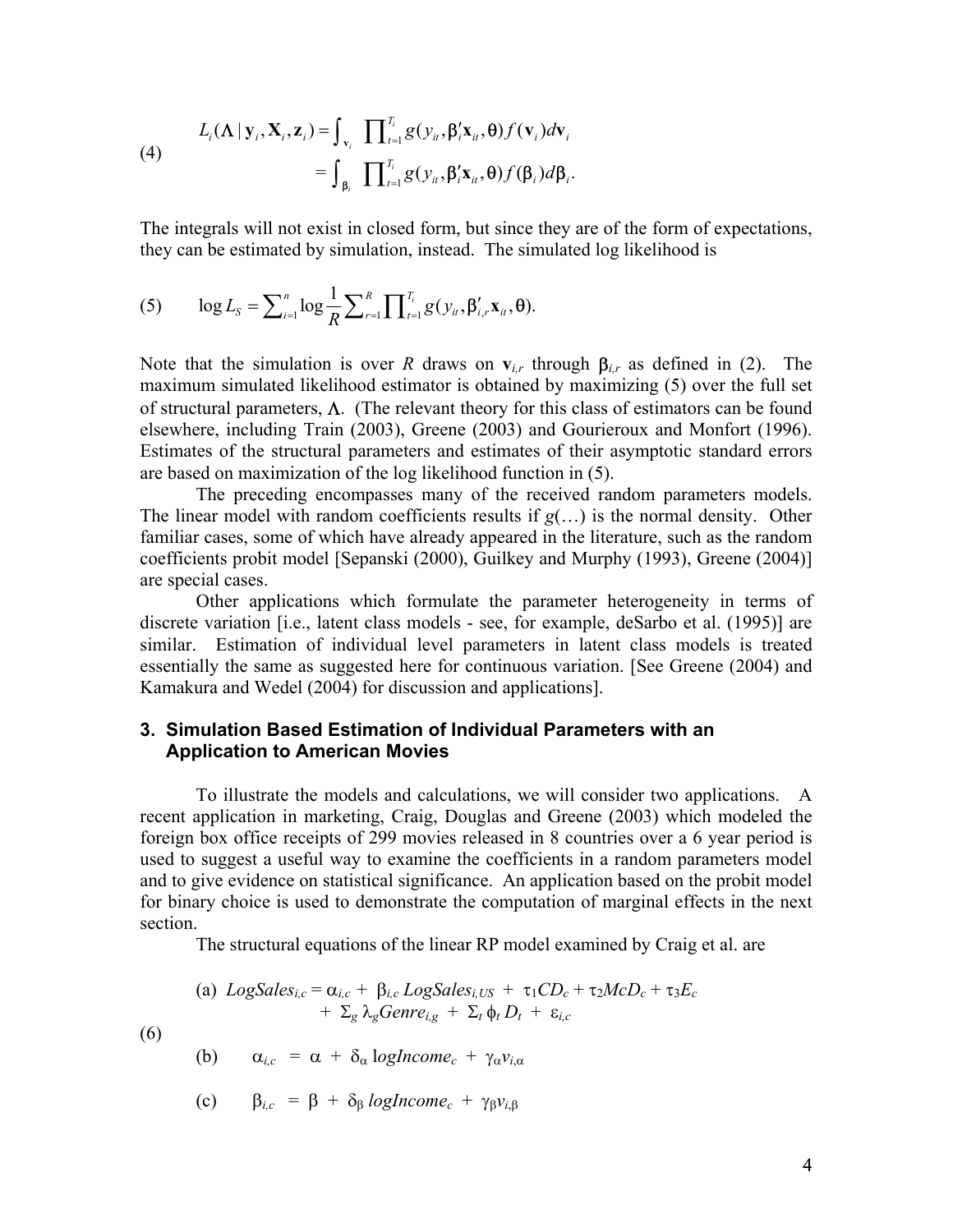where '*c*' indicates the country (UK, Australia, Germany, Austria, Argentina, Chile, Spain and Mexico), '*i*' indicates the film,  $i = 1,...,299$ , the box office sales and income figures are in per capita terms, *Genrei,g* are twelve (after one is dropped) dummy variables indicating which of 13 genres characterizes the film,  $D_t$ ,  $t = 1997,...,2002$ , are year dummy variables (the first is dropped),  $E_c$  is a dummy variable for the English speaking countries, and two variables, cultural distance,  $CD_c$ , and McDonald's restaurants per capita,  $McD<sub>c</sub>$  are used to measure cultural similarity to the U.S. (Details on the data may be found in the cited paper.) Note that the panel nature of the data set arises from the multiple country release of each film, not through observation of the same film at several points in time. Since there is no 'time series' aspect to the model, this grouping of observations produces the same characteristics as the more familiar panel data arrangement.

We note before proceeding that the reduced form of the model obtained by inserting  $(6.b.)$  and  $(6.c.)$  in  $(6.a.)$  becomes a simple linear model with  $logIncome<sub>c</sub>$  and an interaction variable,  $LogSales_{i,US} \times logIncome_c$  added to the equation. In this form, although the compound disturbance,  $\varepsilon_{i,c} + \gamma_{\alpha}v_{i,\alpha} + \gamma_{\beta}v_{i,\beta}LogSales_{i,US}$ , is heteroscedastic, the structural parameters can be estimated consistently, albeit not efficiently, by ordinary least squares. However, in what follows, the structural parameters are of secondary interest; we are interested in estimation of the individual level parameters. Moreover, the consistency of the conventional estimation method applied to the reduced form will not carry over to nonlinear models such as the probit, logit or Poisson regression models.

The 'effect' of interest, the effect of (log) US sales on (log) foreign sales for a particular film (in a particular country) in this model is

(7) 
$$
\beta_i |
$$
 Income<sub>c</sub> =  $\partial E[Log Sales_{i,c} | log Income_c, v_{i,\beta}] / \partial Log Sales_{i,US}$ 

 $\overline{a}$ 

$$
= \beta + \delta logIncome_c + \sigma_{\beta}v_{i,\beta},
$$

where  $v_{i,\beta} \sim N[0,1]$ . We seek to ascertain whether U.S. box office sales are a 'significant' determinant of foreign box office sales for a film and, ultimately, to obtain film specific estimates of the parameters,  $\beta_{i,c}$ <sup>[2](#page-4-0)</sup> Obviously, a finding that individual estimates of  $\beta$  and δ are individually 'significant' does not imply that the random coefficient on the left is, in total, correspondingly so. Of course, even neglecting the random parameters aspect of the model, this interpretation of marginal effects in the presence of interactions is a common problem even in conventional linear regression models. [See Wooldridge (2000, pp. 224- 231) for commentary.] Moreover, in the present setting, large variation due to the normally distributed random component,  $\sigma_{\beta}v_{i,\beta}$ , might dominate the random parameter. Since the 'coefficient' differs across individuals by construction, the meaning of the significance results for individual structural coefficients is somewhat ambiguous. See, for example, Layton and Brown (2000), who fit a random parameters discrete choice model and base their assessment of 'significance' on estimates of the structural

<span id="page-4-0"></span> $^2$  In the model formulation in (1) and (2), the heterogeneity in the means of the coefficients,  $z_i$ , varies across individuals but is time invariant. In this application, the income variable varies across country, but not across films, so, in fact, the heterogeneity in the parameters is provided largely by the random component, *v*<sup>β</sup>,*i*, not by **z***i*.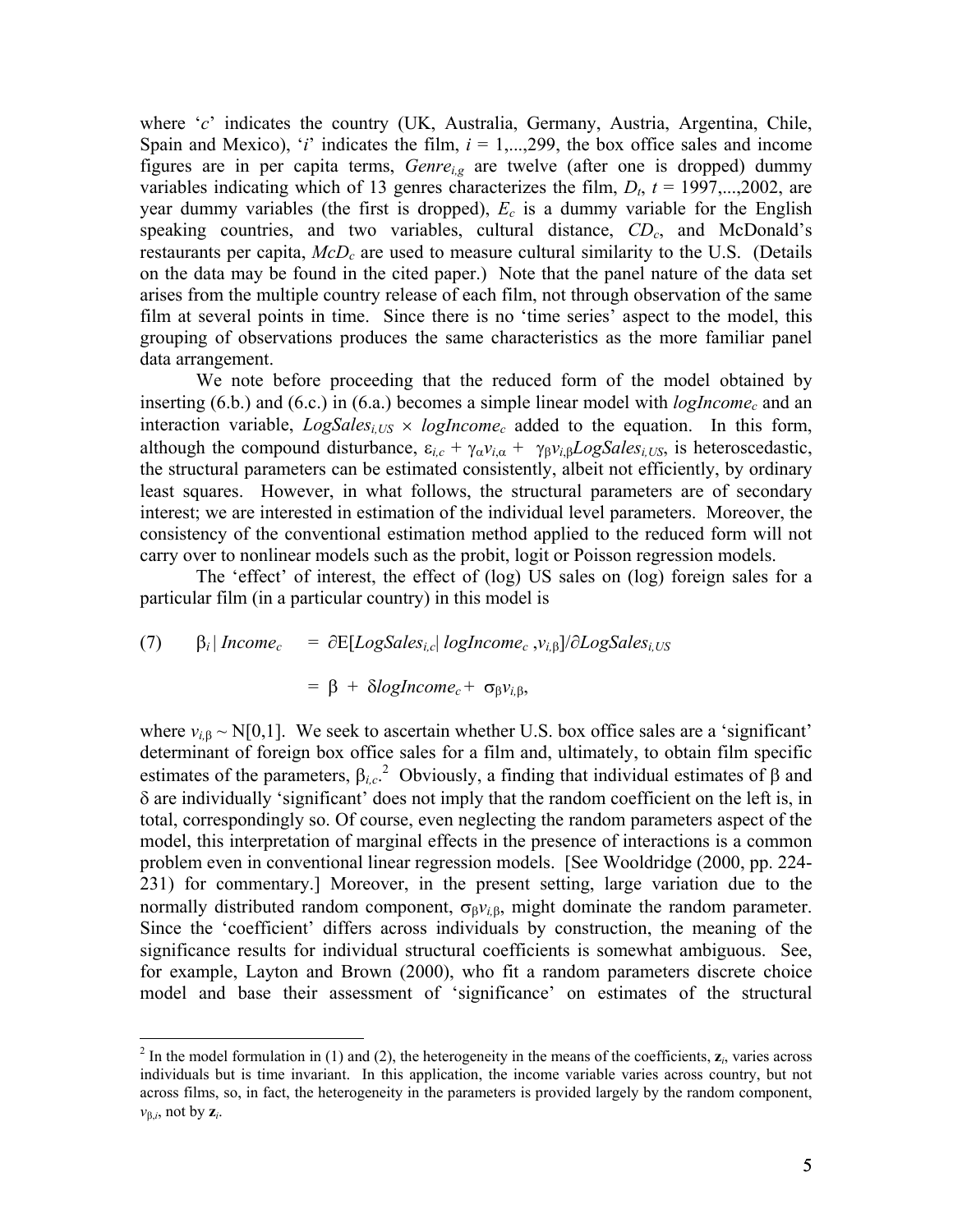parameters only. The presence of ∆**z***i* in β*i* brings a level of generality that is not typical in the received applications. Most are of the simple form  $\beta_i = \beta + w_i$ . It is the additional source of heterogeneity, ∆**z***i*, that creates the interaction terms, and this term which makes ambiguous the interpretation of the coefficients alone as marginal effects.

In this application, the computation of (7) is complicated by the presence of the random effect and by our interest in individual level effects. Computing  $\tilde{\beta}_{i,c} = \hat{\beta} + \hat{\delta}_{\beta} log Income_c$  will be uninformative since there is no film specific information in the estimate – this is merely an estimate of the common unconditional mean. More generally, in the model in  $(1)-(2)$ , this computation would correspond to some kind of average across films rather than this specific individual. [See Train (2003, Chapter 10, for discussion of this distinction.] For each film, we can estimate the conditional mean,  $E[\beta_{i,c} | logSales_{i,c} \logSales_{i,US}$ ,  $\mathbf{x}_{i,c}, \mathbf{z}_c$ ,  $c = 1,...,8$ ]<sup>[3](#page-5-0)</sup> using Bayes theorem, where  $z_c$  is log per capita income and **x***f,c* is all other variables in the model including the log per capita U.S. box office. The empirical distribution of the estimated film specific estimates will then suggest whether the results document a systematic relationship between U.S. and local box office receipts.

For convenience, let  $y_i$  denote the observations on the local box office for this film for all countries for which it is observed, and let  $X_i$  denote the observations on all other variables for this film, including US box office, genre, McD, log of per capita income, and so on, again for all countries. Then, the conditional mean for the specific film in a particular country is

$$
(8) \qquad E[\beta_{i,c} \mid \mathbf{y}_i, \mathbf{X}_i] = \int_{\beta_{i,c}} \beta_{i,c} f(\beta_{i,c} \mid \mathbf{y}_i, \mathbf{X}_i) d\beta_{i,c}
$$

where  $f(\beta_{i,c}|\mathbf{y}_i,\mathbf{X}_i)$  is the conditional density of  $\beta_{i,c}$  given all the information available in the sample on this film. This conditional distribution is constructed using Bayes theorem as follows: *f* β **y X** )

$$
f(\beta_{i,c}|\mathbf{y}_i,\mathbf{X}_i) = \frac{f(\beta_{i,c}, \mathbf{y}_i | \mathbf{X}_i)}{f(\mathbf{y}_i | \mathbf{X}_i)} = \frac{f(\beta_{i,c}, \mathbf{y}_i | \mathbf{X}_i)}{\int_{\beta_i} f(\mathbf{y}_i | \beta_{i,c}, \mathbf{X}_i) f(\beta_{i,c} | \mathbf{X}_i) d\beta_{i,c}}.
$$
\n(9)

 $\overline{a}$ 

The joint density in the numerator is the product of the marginal distribution of  $\beta_{i,c}$ , which is the normal (or other) distribution defined by (6), and the conditional distribution of the dependent variable given the parameter  $\beta_{i,c}$ , which is the term in the likelihood function before the integration in (4). The denominator is the marginal distribution of  $y_i$ obtained by integrating  $\beta_{i,c}$  out of the joint distribution. The conditional mean of this distribution is then obtained by the definition,

<span id="page-5-0"></span> $3$  Note that although (7) is in terms of a specific film in a specific country, what follows will present a film specific effect conditioned on the incomes of all countries in which it was observed.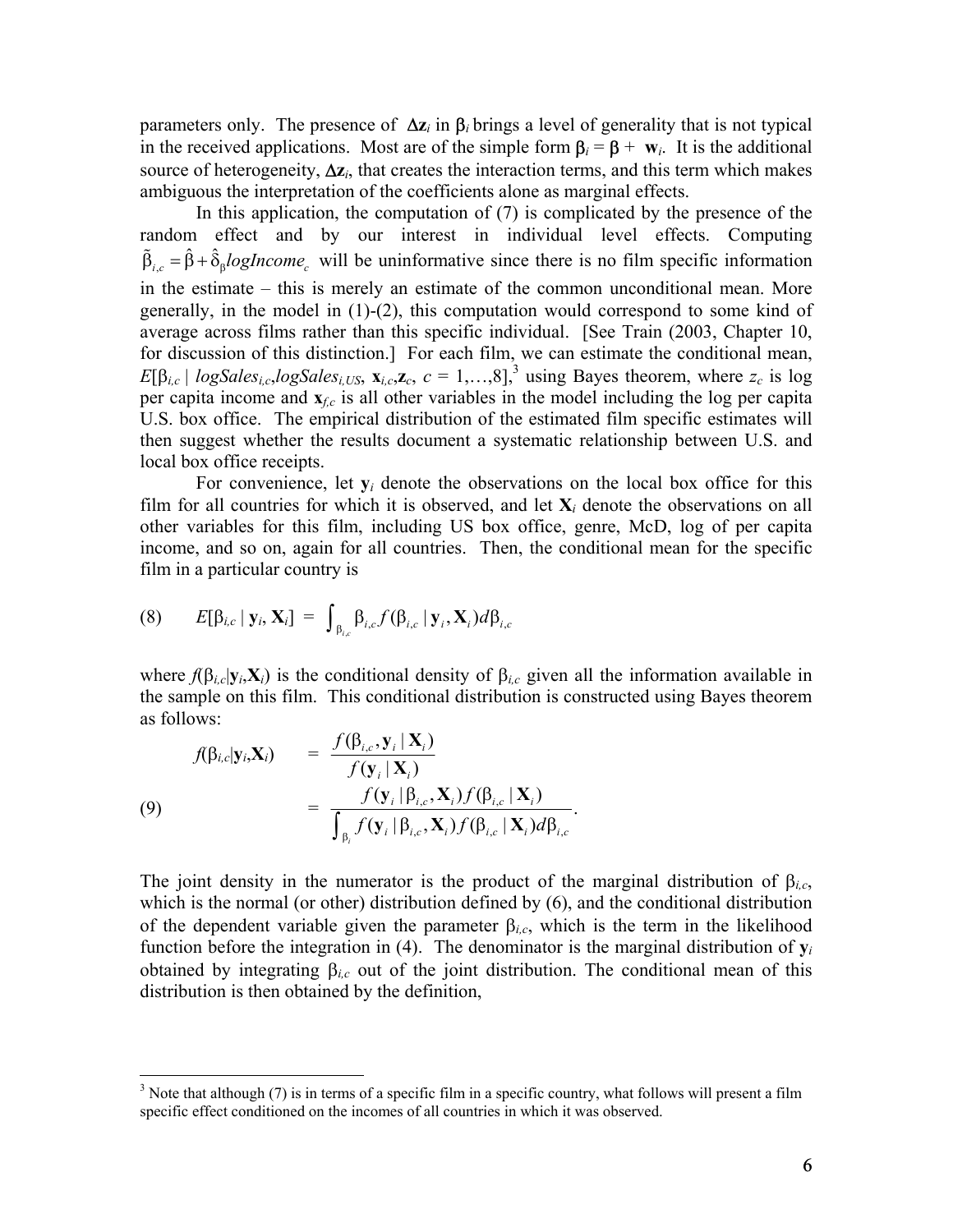$$
(10) \t E[\beta_{i,c} | \mathbf{y}_i, \mathbf{X}_i] = \frac{\int_{\beta_{i,c}} \beta_{i,c} f(\mathbf{y}_i | \beta_{i,c}, \mathbf{X}_i) f(\beta_{i,c} | \mathbf{X}_i) d\beta_{i,c}}{\int_{\beta_i} f(\mathbf{y}_i | \beta_{i,c}, \mathbf{X}_i) f(\beta_{i,c} | \mathbf{X}_i) d\beta_{i,c}}.
$$

In order to estimate the conditional mean in (10), we would insert the estimated parameters for the remainder of the model in the likelihood function and the marginal density of β*i*, then compute the integrals. However, the integrals will not exist in closed form. They can be computed by simulation, by the same method used to compute the simulated likelihood earlier. The simulation estimator of the conditional mean is, then

(11) 
$$
\hat{E}[\beta_{i,c} | \mathbf{y}_i, \mathbf{X}_i] = \frac{(1/R)\sum_{r=1}^R \hat{\beta}_{i,c,r} \hat{L}(\mathbf{y}_i, \mathbf{X}_i, \nu_{i,\beta,r})}{(1/R)\sum_{r=1}^R \hat{L}(\mathbf{y}_i, \mathbf{X}_i, \nu_{i,\beta,r})}
$$

where  $\hat{L}(\mathbf{y}_i, \mathbf{X}_i, v_{i, \beta, r})$  is the contribution to the likelihood function (not its log) of film *i* evaluated at all the estimated parameters and the *r*th simulated value,  $\hat{\beta}_{i,c,r} = \hat{\beta} + \hat{\delta} \log Income_c + \hat{\sigma}_{\beta}v_{i,\beta,r}$ . Note that the simulation is over the draws of  $v_{i,\beta,r}$ . (Also, we note that the random constant term in the model is also simulated.) In the results below, we will also make use of the estimated conditional variance of  $\beta_{i,c}$ ,  $Var[\beta_{i,c} | \mathbf{y}_i, \mathbf{X}_i] = E[\beta_{i,c}^2 | \mathbf{y}_i, \mathbf{X}_i] - (E[\beta_{i,c} | \mathbf{y}_i, \mathbf{X}_i])^2$ . This is estimated in the same fashion by first estimating the conditional expected square, with

(12) 
$$
\hat{E}[\beta_{i,c}^2 | \mathbf{y}_i, \mathbf{X}_i] = \frac{(1/R)\sum_{r=1}^R \hat{\beta}_{i,c,r}^2 \hat{L}(\mathbf{y}_i, \mathbf{X}_i, \nu_{i,\beta,r})}{(1/R)\sum_{r=1}^R \hat{L}(\mathbf{y}_i, \mathbf{X}_i, \nu_{i,\beta,r})}.
$$

The standard deviation of the conditional distribution is estimated with

(13) 
$$
\widehat{S.D.}[\beta_{i,c} | \mathbf{y}_i, \mathbf{X}_i] = \sqrt{\hat{E}[\beta_{i,c}^2 | \mathbf{y}_i, \mathbf{X}_i] - (\hat{E}[\beta_{i,c} | \mathbf{y}_i, \mathbf{X}_i])^2}.
$$

Table 1 (reproduced from Craig, Douglas and Greene (2003) presents the maximum simulated likelihood estimates for the model coefficients. The estimates in the first column are the nonrandom parameters counterparts to the RPM in (6). These are estimated by ordinary least squares.<sup>4</sup> This model is a linear regression model, where  $(2)$ implies that logIncome and an interaction with logUSBox will also appear in the model. The second column gives the least squares estimates of (6) ignoring the random parameters specification, including *logIncome* and the interaction term. (Note the zero 'income effects.') The third column presents the maximum simulated likelihood estimates of the full RP model. Based on the likelihood ratio test, the hypothesis of homogeneity of the model coefficients is soundly rejected;  $\chi^2 = 2(3154.532 - 3007.729) =$ 293.606 with 2 degrees of freedom. As to whether US Box office results significantly

<span id="page-6-0"></span><sup>&</sup>lt;sup>4</sup> Since the parameters are assumed to be nonrandom, no adjustment for heteroscedasticity is needed.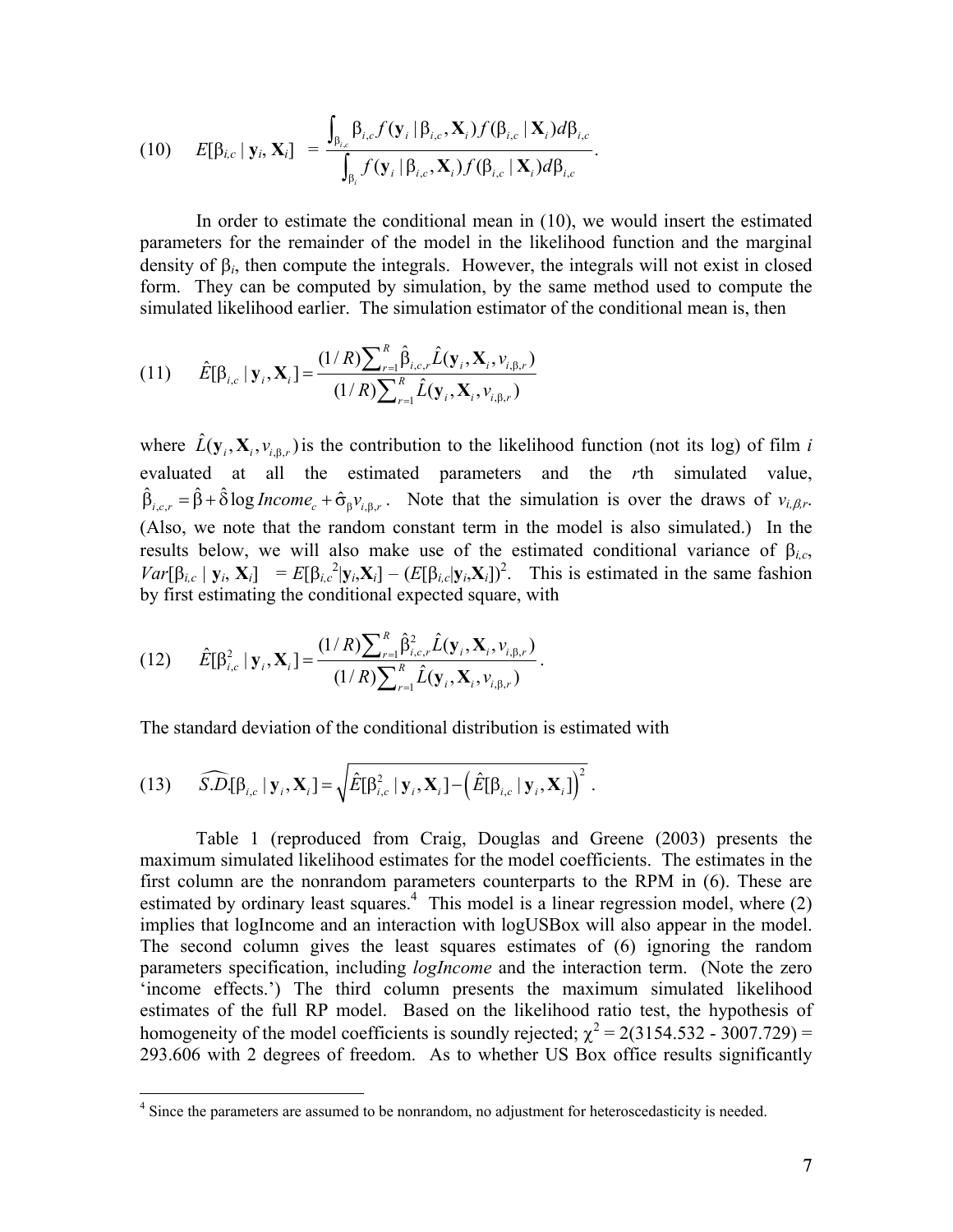effect foreign sales, the least squares results strongly suggest so  $-$  the coefficient  $(1.131)$ in the presence of the income effect, 1.204 without it) appears to be strongly 'significant' with *t* ratios well in excess of 4.0. But, as noted above, given the interaction term in the model, this assessment is incomplete. In the center column, note that the coefficient on per capita US box is 1.204 with a t ratio of 25.6. In the first column, the counterpart would be  $1.131 + 0.011$ (logIncome) which requires a specific value of logIncome. Inserting the full sample mean of 6.4927 gives a result of 1.204 again. Using the estimated asymptotic covariance matrix for the two OLS coefficients [.05925/ -.008909,0.0013729] produces an estimated asymptotic standard error of 0.04597, so the results are almost identical to the preceding case. Based only on the OLS results, it seems clear that the data do suggest a significant relationishup. But, in the random parameters model, the simple *t* ratio on the estimate of  $\hat{\beta}$  is 1.82 and that on  $\hat{\delta}$  is only -0.5. Neither is statistically significant, so one might be tempted to conclude that the relationship is insignificant. Once again, however, it is necessary to consider the full effect, not just the structural coefficients. However, in the random parameters case, the simple mean estimator, itself, becomes an ambiguous estimator of the population quantities of interest.

Figure 1 below shows for each of the 299 films the range given by the estimated conditional mean plus and minus 2.5 conditional standard deviations, using, once again, the full sample mean of income. [5](#page-7-0) With conditional normality, this range would encompass over 99% of the mass of each conditional distribution. Since the conditional distributions are not necessarily normal or symmetric, the actual mass may be slightly less than this, but will be more than 95%. The horizontal lines in the figure are drawn at the sample mean of the 299 estimated conditional means (1.21) and at zero. The dots in the centers of the bars show the film specific point estimates, the posterior means in (11). The vertical bars divide the data into the six years of observations. Only two of these 299 intervals include zero, and those only slightly. We conclude that the relationship between US and foreign box office is indeed, positive and significant, and that for all but two films, there is almost certainly a positive relationship between US box office and foreign box office.

In principle, one could estimate the conditional means and variances for other functions of the model parameters. Discrete choice analysis of consumer preferences provides an important example. It is common in the discrete choice literature to use the model parameters to estimate 'willingness to pay' values. This is computed as the ratio of a quantity coefficient to a price coefficient. For example, Layton and Brown (2000) examine a stated preference survey over programs for mitigating forest loss due to global climate change in the context of a random parameters (mixed) multinomial logit model. Estimates of the RP model include a price coefficient and coefficients on three levels of forest loss under the programs. Discussion of results considers significance levels of structural parameters – their model corresponds to (1)-(2) with  $\Delta = 0$  and some zeros placed in  $\Gamma$ . The basic reported results corresponding to our Table 1 include for one of the models, a price coefficient of -.1185 and coefficients on three programs corresponding to 2,500 ft. loss, 1,200 ft. and 600 ft. of –11.1871, -5.1586 and –1.9483,

<span id="page-7-0"></span> $\frac{1}{5}$  $<sup>5</sup>$  Note that the results suggest that separate means could be computed by country. In the more general case</sup> in which **z***i* varies only acros individuals, only a single value would be implied.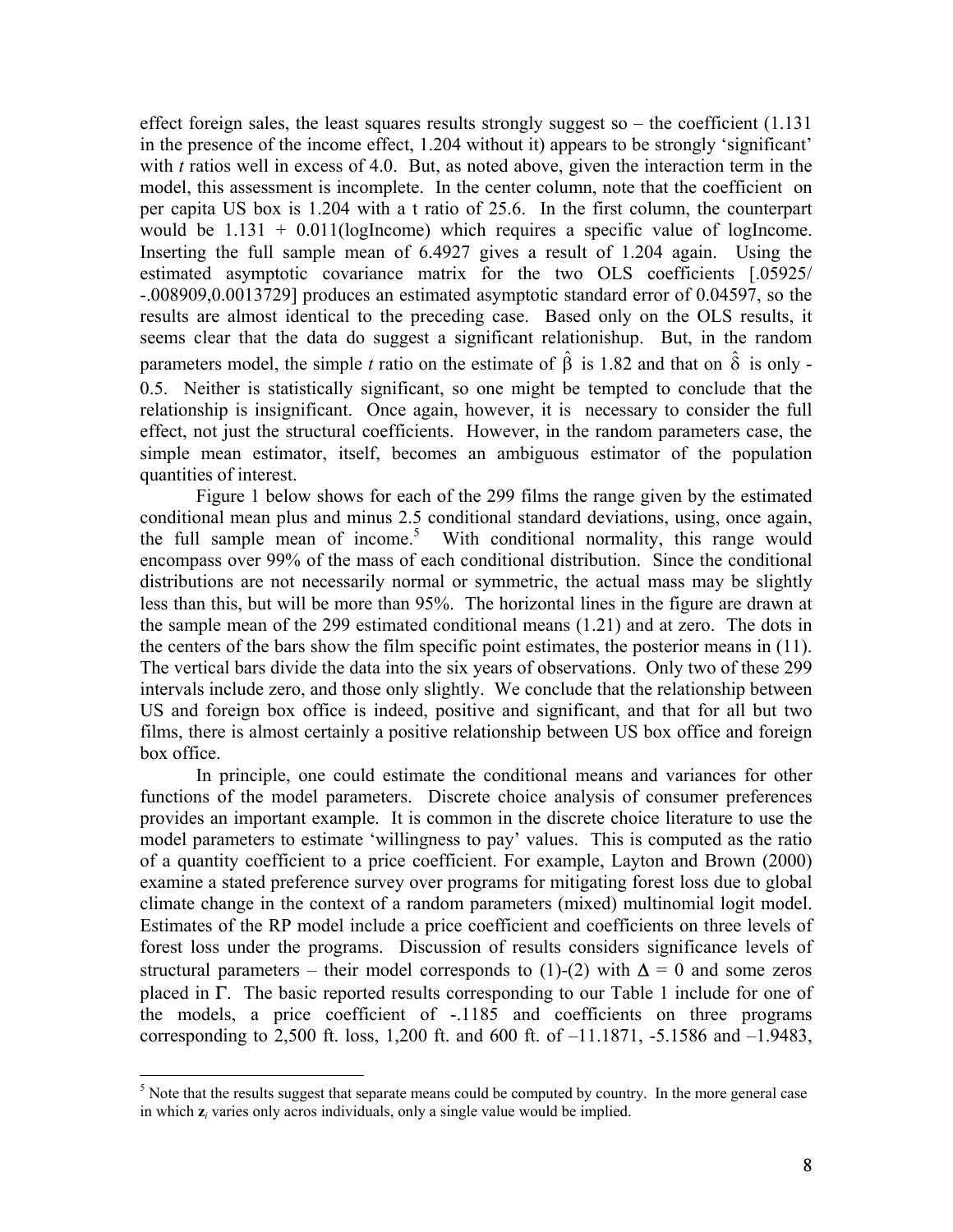respectively. Discussion of willingness to pay estimates report only the three ratios of –0.1185 to these values as the point estimates, and overall confidence intervals. In precisely this application, one could, instead, compute

(14) 
$$
\hat{E}[WTP_{program} | data_{i}] = \frac{(1/R)\sum_{r=1}^{R} (\hat{\beta}_{program,i} / \hat{\beta}_{price,i}) \hat{L}(data_{i,r})}{(1/R)\sum_{r=1}^{R} \hat{L}(data_{i,r})}
$$

The conditional standard deviation could be computed in the same fashion See Hensher, Greene and Rose (2003) for another application.

## **4. Estimating Marginal Effects in Nonlinear Random Parameters Models**

The computations described in the preceding section could also be applied to other more involved functions in a model. For example, the marginal effects in binary choice models or in models for counts such as the Poisson regression model are complicated nonlinear functions of all the model parameters and the data. One could estimate these for each individual in a sample. We consider a straightforward application, the binary probit model. The probit model with random heterogeneously distributed parameters would be

$$
y_{it}^* = \beta_i' \mathbf{x}_{it} + \varepsilon_{it}, \varepsilon_{it} \sim N[0,1]
$$

 $(15)$   $y_{it} = 1(y_{it}^* > 0)$ 

$$
\beta_i = \beta + \Delta z_i + \Gamma v_i, v_i \sim N[0,1].
$$

Assuming that both  $\varepsilon_{it}$  and  $v_i$  are normally distributed, by direct substitution, we find the unconditional result,

(16) 
$$
\Pr \text{obj}[y_{it} = 1 | \mathbf{x}_{it}, \mathbf{z}_{i}] = \Phi \left[ \frac{\beta_{i}' \mathbf{x}_{it}' + \mathbf{z}_{i}' \Delta \mathbf{x}_{it}}{\sqrt{1 + \mathbf{x}_{it}' \Gamma \Gamma' \mathbf{x}_{it}}} \right]
$$

Thus, as noted earlier, unlike the linear regression model, this model cannot be estimated consistently just by adding the interaction terms to the original model and using the conventional maximum likelihood estimator[.6](#page-8-0)

The random parameters probit model can be estimated as suggested in Section 2. The conditional joint density for the ith individual is

<span id="page-8-0"></span><sup>&</sup>lt;sup>6</sup> It can be estimated conventionally by basing a likelihood function on (16), as suggested by Sepanski (2000) and Guilkey and Murphy (1993). However, maximum simulated likelihood estimation provides a much richer set of results in that it facilitates estimation of the individual level parameters. It is also likely to be easier given the complexity of the function in (16).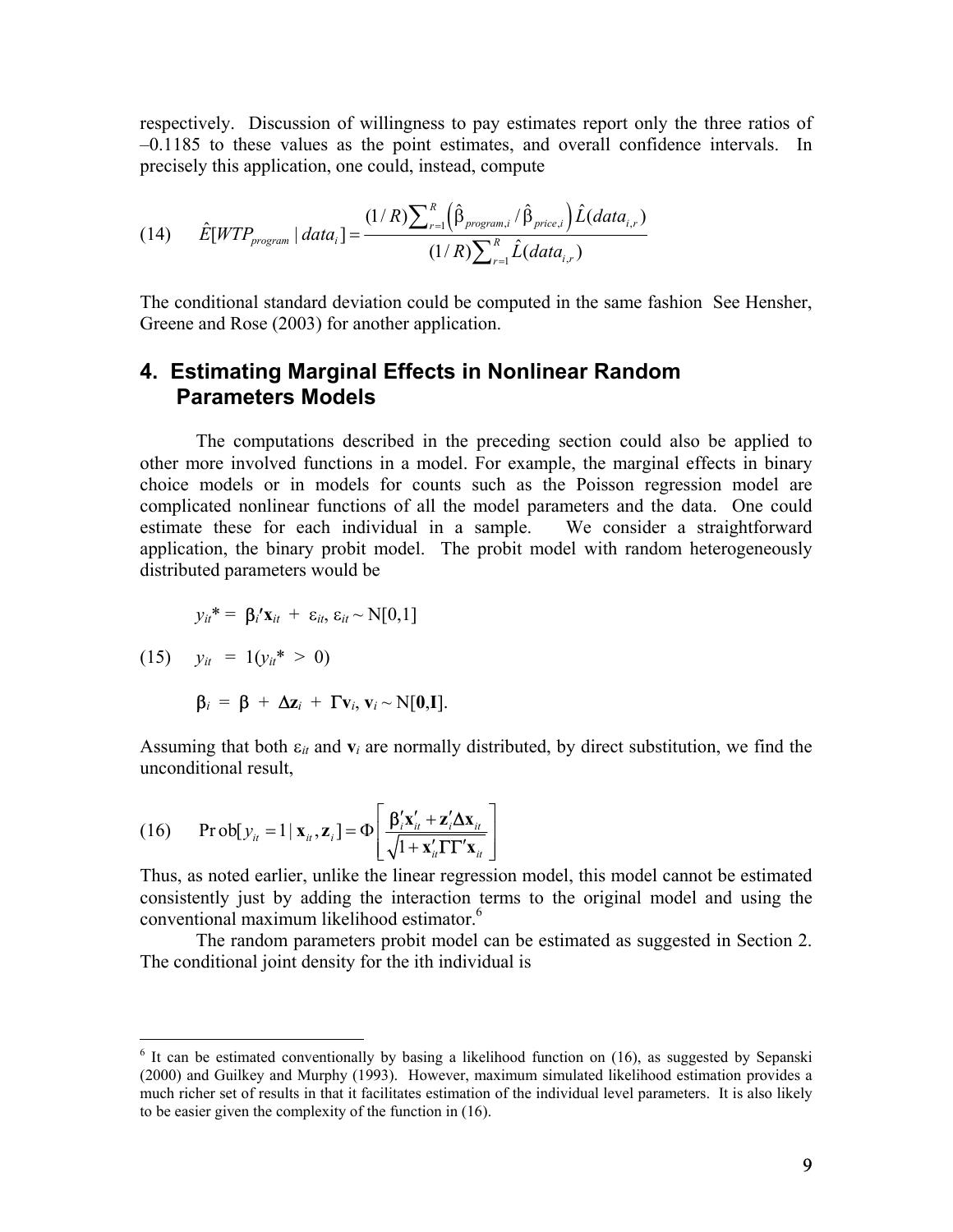$$
(17) \qquad L_i(\mathbf{\Lambda} \mid \mathbf{y}_i, \mathbf{X}_i, \mathbf{z}_i, \mathbf{v}_i) = \prod_{t=1}^{T_i} \Phi[(2y_{it} - 1)\mathbf{\beta}_i'\mathbf{x}_{it}]
$$

where, as before,  $\beta_i = \beta + \Delta z_i + \Gamma v_i$ . Estimates of the structural parameters are obtained by maximizing (5) with this function. The probability is the conditional (on **x***it*) mean function, so the marginal effects are

(18) 
$$
\delta(\mathbf{x}_{it}, \mathbf{z}_{i} | \mathbf{v}_{i}) = (\beta + \Delta \mathbf{z}_{i} + \Gamma \mathbf{v}_{i}) \phi \left[ (\beta + \Delta \mathbf{z}_{i} + \Gamma \mathbf{v}_{i})^{'} \mathbf{x}_{it} \right]^{T}
$$

Note that since all parameters appear in the scale factor, the marginal effects for all variables are random, even if the corresponding coefficients are not. As before, it is necessary to integrate out the random unobserved heterogeneity. The unconditional marginal effects for individual *i* at time *t* are, therefore

(18) 
$$
\overline{\delta}(\mathbf{x}_{i}, \mathbf{z}_{i}) = \mathbf{E}_{\mathbf{v}_{i}} [\delta(\mathbf{x}_{i}, \mathbf{z}_{i} | \mathbf{v}_{i})]
$$
  
= 
$$
\int_{\mathbf{v}_{i}} (\beta + \Delta \mathbf{z}_{i} + \Gamma \mathbf{v}_{i}) \phi \left[ (\beta + \Delta \mathbf{z}_{i} + \Gamma \mathbf{v}_{i})' \mathbf{x}_{i} \right] g(\mathbf{v}_{i}) d\mathbf{v}_{i}.
$$

One might compute this using the individual group means rather than at a particular point in time. As before, the integration must be done by simulation, as in (11).

(19) 
$$
\hat{E}[\hat{\delta}(\mathbf{X}_{i}, \mathbf{z}_{i})] = \frac{(1/R)\sum_{r=1}^{R} \hat{\delta}_{i,r} \hat{L}(\mathbf{y}_{i}, \mathbf{X}_{i}, \mathbf{v}_{i,\beta,r})}{(1/R)\sum_{r=1}^{R} \hat{L}(\mathbf{y}_{i}, \mathbf{X}_{i}, \mathbf{v}_{i,\beta,r})}
$$

Bertschek and Lechner (1998) analyzed the product and innovation activity of 1,270 German manufacturing firms observed in five years, 1984 - 1988, in response to imports and foreign direct investment. [See Bertschek and Lechner (1998).] The model and different approaches to estimation of a panel probit model are described in Greene (2003, 2004). To illustrate these computations, we continue that analysis here.

The basic model to be estimated is a probit model based on the latent regression

$$
y_{it}^* = \beta_1 + \sum_{k=2}^8 x_{k,it} \beta_k + \varepsilon_{it}, \ y_{it} = 1(y_{it}^* > 0), i = 1,...,1270, t = 1984,...,1988.
$$

where

1

 $y_{it}$  = 1 if a product innovation was realized by firm i in year *t*, 0 otherwise,

- $x_{2it}$  = Log of industry sales in DM,
- $x_{3,i}$  = Relative firm size = ratio of employment in business unit to employment in the industry (times 30),

 $x_{4,i}$  = Import share = ratio of industry imports to (industry sales plus imports),

 $x_{5,i}$  = FDI share = Ratio of industry foreign direct investment to (industry sales,

<span id="page-9-0"></span> $<sup>7</sup>$  The effects would be computed as the difference in probabilities rather than as the derivative if the</sup> associated regressor were a dummy variable. The approach would be the same. In the interest of brevity, we treat only the simpler case of a continuous independent variable.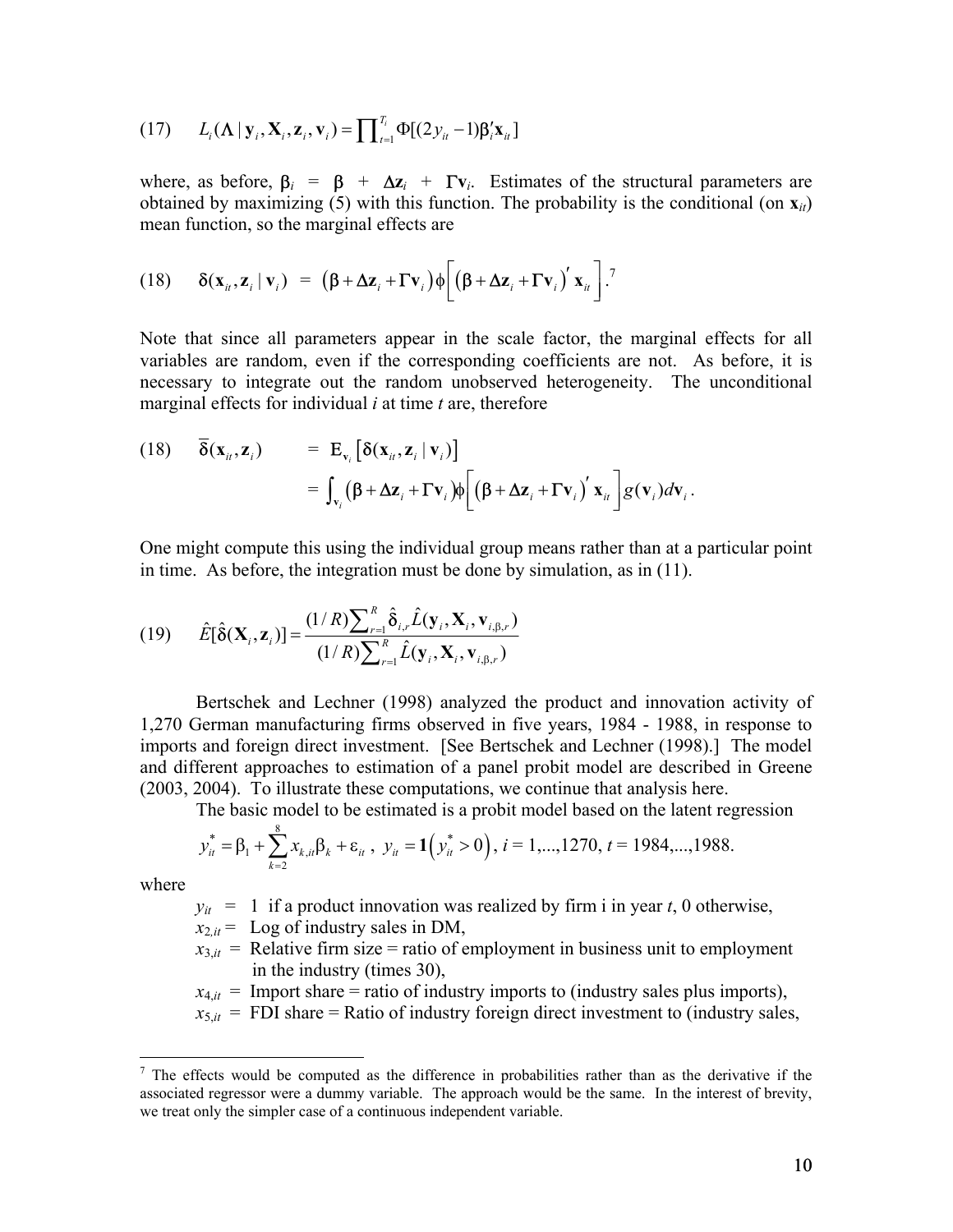plus imports),

 $x_{6,i}$  = Productivity = Ratio of industry value added to industry employment,  $x_{7,i}$  = Raw materials sector = 1 if the firm is in this sector,  $x_{8,i}$  = Investment goods sector = 1 if the firm is in this sector,  $x_{9,i}$  = Consumer goods sector = 1 if the firm is in this sector (not used)

 $x_{10,i}$  = Food sector = 1 if the firm is in this sector (not used).<sup>[8](#page-10-0)</sup>

Descriptive statistics and further discussion appear in the earlier papers. Primary interest in the study was in the effect of imports  $(x_{4,i})$  and inward foreign direct investment  $(x_{5,i})$  on innovation. Both are hypothesized to have a significant positive effect. Parameter estimates for the random parameters model are estimated under the specification

$$
\beta_i = \beta + \Gamma v_i,
$$

that is, with no interaction terms. Parameter estimates for the random parameters model are presented in Table 2 with the estimates of a pooled probit model (assuming that there are no common unobserved effects). As might be expected, the estimates are somewhat similar, but do differ noticeably. Figures 2 and 3 are kernel density estimates for the distribution of the individual parameters,  $\beta_{4,i}$  and  $\beta_{5,i}$  based on (11). Consistent with the findings in the article and in Greene (2004), we conclude that both imports and FDI do strongly influence innovation.

Marginal effects for the pooled probit model are shown in Table 3. The second row in Table shows the averages of the 1,270 individual estimates of the marginal effects. The differences across the two models are large, but perhaps less than the differences in the coefficients might suggest. Table 4 shows the averages of the estimated marginal effects by the four industry groups. There is considerable difference across the industries. Finally, Figure 4 shows the estimates of the marginal effect of imports on innovation for a sample of 200 of the consumer goods firms. The horizontal lines in the figure are drawn at zero and 0.436 which is the marginal effect computed at the sample means using the pooled probit model.

<span id="page-10-0"></span><sup>&</sup>lt;sup>8</sup>Firms are classified into four industry groups, raw materials, investment goods, consumer goods and food. Only two of the industry dummy variables are included in the model. The original study does not elaborate on why the third was not included. We have retained the original specification.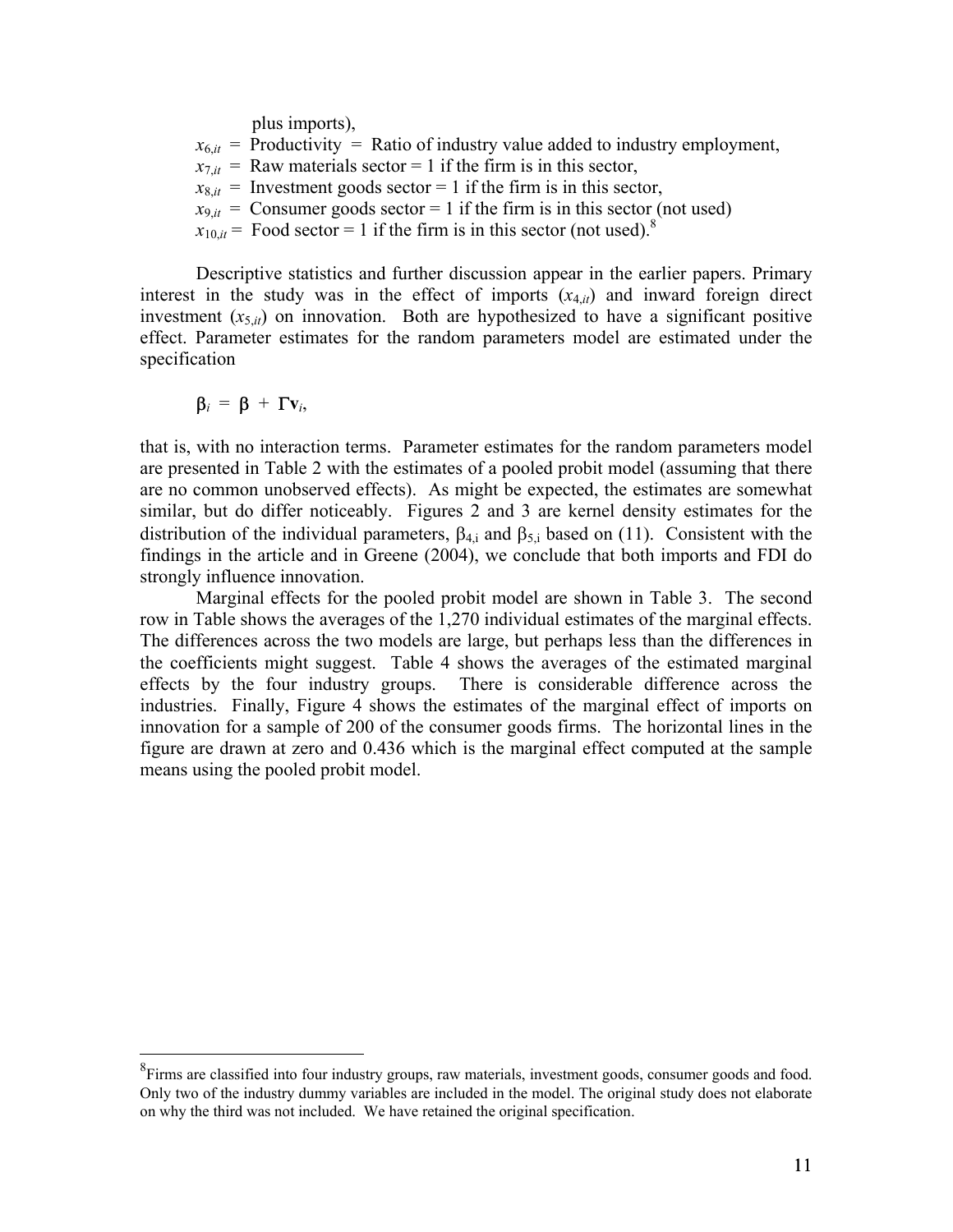## **5. Bayesian Analysis of Individual Heterogeneity**

Allenby and Rossi (1999) have studied the issue discussed here at length in the context of a discrete brand choice model. Their model framework is different from our application, but is encompassed in the generic form given earlier. They focused on a Bayesian approach while suggesting that the classical form of these computations was likely to be extremely cumbersome. The preceding suggests that in fact, that is not actually the case. (We note that the platform for their analysis was a multinomial probit (MNP) model, which they fit with Markov Chain Monte Carlo Methods. They are certainly correct that simulation based estimation of the MNP model is cumbersome in the extreme, and has not advanced beyond quite moderate sized applications. As Train (2003) has analyzed extensively, this limitation is relaxed in several attractive directions by the mixed logit model, which is more flexible. Thus, we will eschew conclusions about the model in particular, and consider the general issues that they raised.)

The main focus of Allenby and Rossi (1999) is the estimation of household (individual) level parameters. In the Bayesian context, this is achieved by estimation of the posterior means of  $β<sub>i</sub>$ . The posterior distributions follow from the assumed priors (normal in their cases) and are easily drawn from or analyzed (as in their figure 1.) Regarding a classical approach, they suggest (in their equation (20)) precisely the calculation suggested in our (11), but observe that the calculation is "substantially more computationally demanding than the full Bayesian approach and offers only approximate answers." The preceding shows that the first of these is clearly overstated. The computations described here are straightforward to apply (we used the built in routines in LIMDEP 8.0). It is true that the Bayesian 'estimates' are exact, but only for the assumed priors and the data used. (A different posterior is asssociated with every different data set.) Also, it should be remembered that the Gibbs sampler is also a simulation based estimator subject, at least, to simulation variance; it is not a clear window into the true population. The Bayesian posterior means are not 'exact' measures of quantities that are only measured approximately by the classical methods. The classical methodology is explicitly directed toward characterizing the sampling distribution. There is no counterpart to the posterior. The two methods are estimating different quantities. We do note, though, whether this point/counterpoint is actually substantive may itself be moot. Regardless of the setting, with uninformative priors, the posterior is dominated by the likelihood. Huber and Train (2001) have compiled some empirical evidence that the numerical answers that one obtains with hierarchical Bayes and classical 'mixed models' are likely to be essentially the same.

One comparison does remain. In Allenby and Rossi's analysis, the posterior analysis provides a full statement of the posterior distribution, not just its first few moments. (Again, this is derived from the assumed prior). It is not likely that the same information could be obtained from the classical estimates. The unconditional normal distribution implied by (2) does not imply normality of the conditional – as they note, the shape of the conditional density will be influenced by the data. How one could sample directly from the conditional distribution, for example, to construct a kernel density estimate, remains to be established. However, again, this may be of limited practical import – the quantities of interest are likely to be the HPD intervals in the Bayesian or the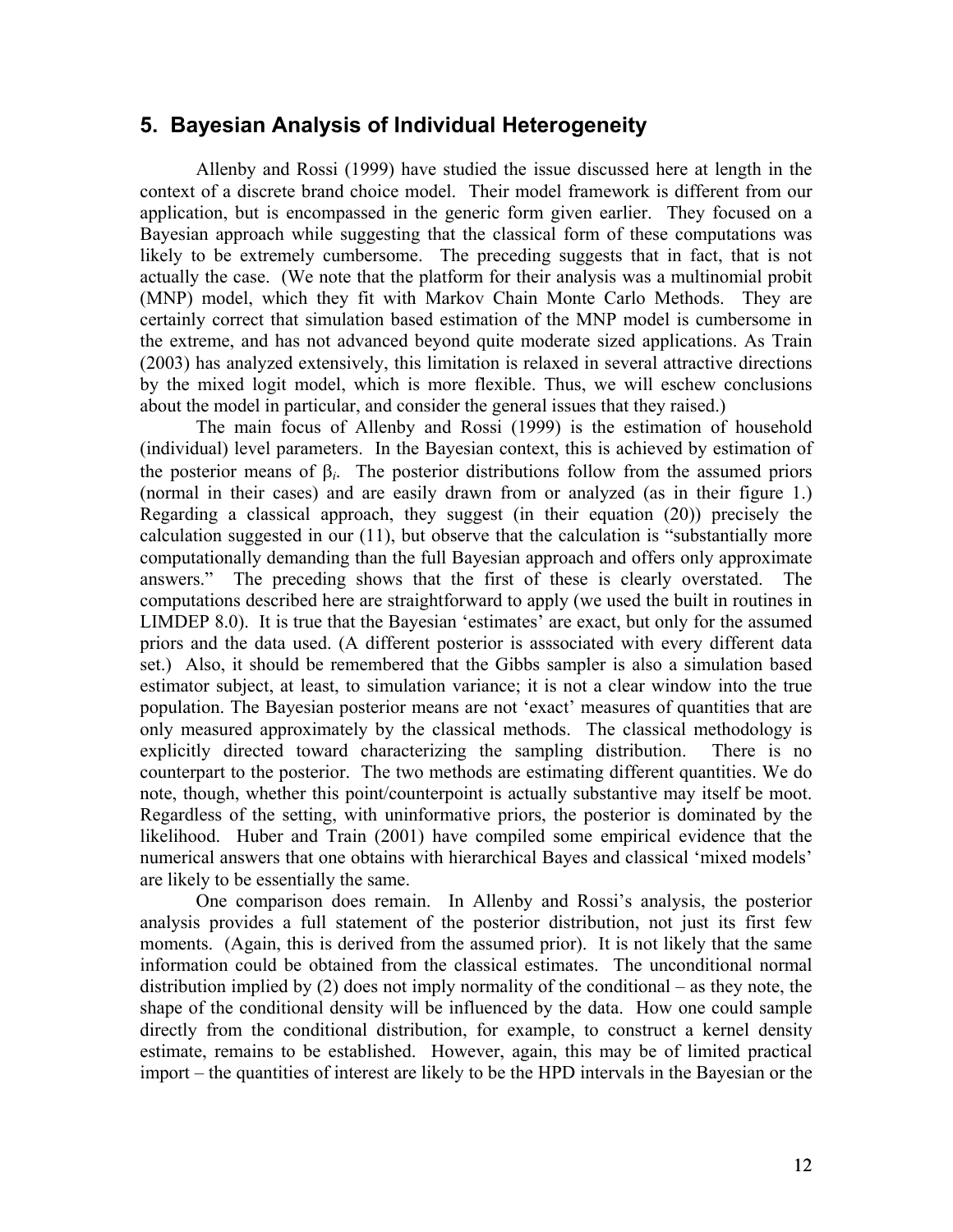'confidence' intervals in the classical case, and in either framework, there is no great difficulty in obtaining these.

# **6. Conclusion**

Random parameters (RP) models, also known as hierarchical models, mixed models, and random coefficients models, are enjoying a flowering in the applied as well as theoretical literature. [For a sample in just one area, discrete choice modeling, see Train (2003).] This note has proposed an extension of the existing classical, simulation based techniques that suggests a useful approach to the question of 'significance' as well as to the more general issue of how one can make effective use of the results after estimating an RP model for estimating individual level quantities of interest. The proposed device combines use of the numerical statistical results with a useful graphical summary of the estimates to provide data on individual level heterogeneity as well as more general conclusions about the model's implications for relationships among the component variables.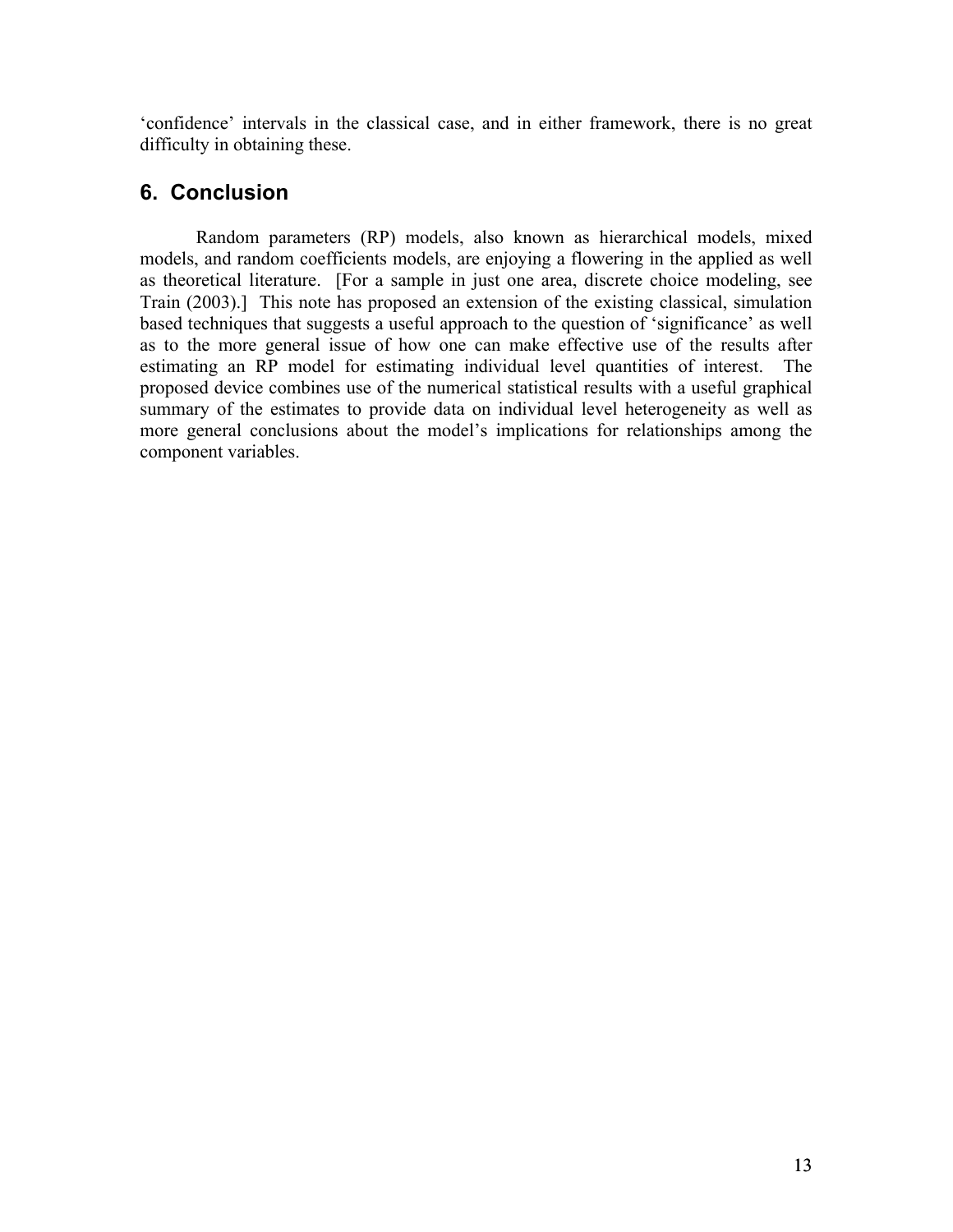### **References**

- Allenby, G. and P. Rossi "Marketing Models of Consumer Heterogeneity" *Journal of Econometrics*, 89, 1999, pp. 57-78.
- Bertschek, I. and M. Lechner, "Convenient Estimators for the Panel Probit Model," *Journal of Econometrics*, 87, 1998, pp. 329-372.
- Craig, S., S. Douglas and W. Greene, "Culture Matters: A Hierarchical Linear Random Parameters Model for Predicting Success of US Films in Foreign Markets," Manuscript, Department of Marketing, Stern School of Business, NYU, 2003.
- Gourieroux, C. and A. Monfort, *Simulation Based Methods: Econometric Methods*, Oxford University Press, Oxford, 1996.
- Greene, W., *Econometric Analysis,* Prentice Hall, Englewood Cliffs, 2003a.
- Greene, W., "Convenient Estimators for the Panel Probit Model: Further Results," *Empirical Economics*, 29, 1, 2004, pp. 21-48.
- Guilkey, D., and J. Murphy, "Estimation and Testing in the Random Effects Probit Model," *Journal of Econometrics,* 59, 1993, pp. 301-317.
- Hagenaars, J. and A. McCutcheon, *Applied Latent Class Analysis*, Cambridge University Press, Cambridge, 2002.
- Kamakura W. and Wedel M. "An Empirical Bayes Procedure for Improving Individual-Level Estimates and Predictions From Finite Mixtures of Multinomial Logit Models *Journal of Business & Economic Statistics*, 22, 2004, pp. 121-125.
- Hensher, D., W. Greene and Jr. Rose, "Taking Advantage of Priors in Estimation and Posteriors in Application to Reveal Individual-Specific Parameter Estimates and Avoid the Potential Complexities of WTP Derived from Population Moments," Manuscript, Institute of Transport Studies, University of Sydney, 2003.
- Layton, D. and G. Brown, "Heterogeneous Preferences Regarding Global Climate Change," *Review of Economics and Statistics*, 82, 4, 1998, pp. 616-624.
- McLachlan, G. and D. Peel, *Finite Mixture Models*, John Wiley and Sons, New York, 2000.
- LIMDEP Version 8.0, Econometric Software, Inc., Plainview, NY, 2003.
- MLWin, Centre for Multilevel Modeling, Bedford, UK, 2003
- Revelt D. and K. Train, "Mixed Logit with Repeated Choices: Households' Choices of Appliance Efficiency Level," *Review of Economics and Statistics*, 80, 1998, pp. 1-11.
- SAS, Cary, NC, 2003
- Sepanski, J., "On a Random Coefficient Probit Model," *Communications in Statistics Theory and Methods*, 29, 11, 2000, pp. 2493-2505.
- Stata, Version 8, College Station, Tx, 2002.
- Train, K., "A Comparison of Hierarchical Bayes and Maximum Simulated Likelihood for Mixed Logit," Manuscript, Department of Economics, University of California, Berkeley, 2001.
- Train, K., *Discrete Choice Methods with Simulation*, Cambridge University Press, 2003.
- Wooldridge, J., *Introductory Econometrics: A Modern Approach*, New York, Southwestern Publishers, 2000.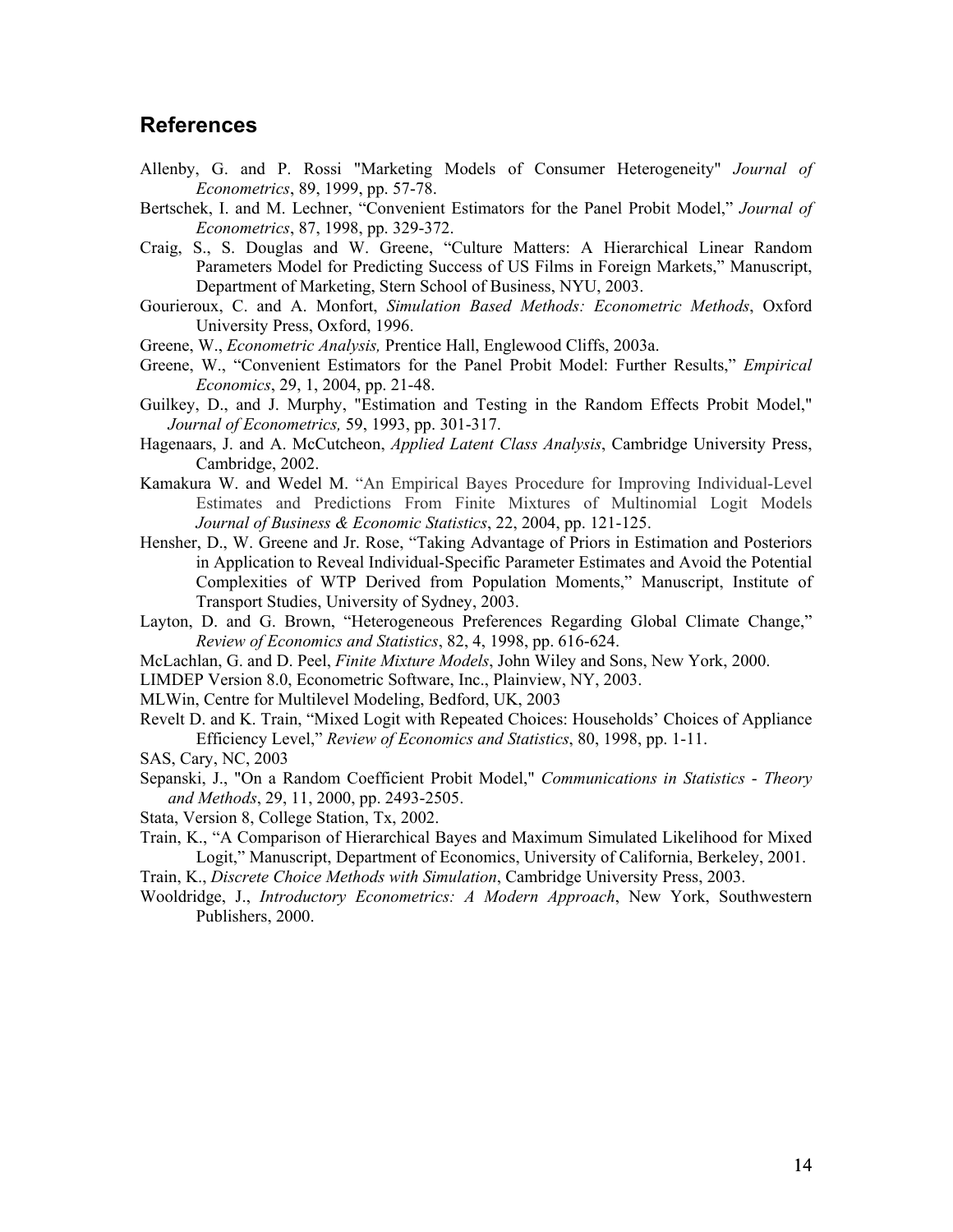|                 |                                                      | Fixed Parameters Models (OLS) | Random Parameters<br>Model (MSL) |  |  |  |  |
|-----------------|------------------------------------------------------|-------------------------------|----------------------------------|--|--|--|--|
| Variable        |                                                      | Fixed Parameters              |                                  |  |  |  |  |
| Cultural Dist.  | $-0.192$ $(0.168)$ **                                | $-0.155$ $(0.017)$ **         | $-0.156$ $(0.010)**$             |  |  |  |  |
| Macs Per Capita | $0.057$ $(0.004)$ **                                 | $0.040$ $(0.004)**$           | $0.040$ $(0.003)**$              |  |  |  |  |
| English Lang.   | $-0.260$ $(0.083)$ **                                | 0.120(0.079)                  | $0.138$ $(0.052)**$              |  |  |  |  |
| Drama           | $-0.138$ $(0.137)$                                   | $-0.130(0.142)$               | $-0.138$ $(0.086)$               |  |  |  |  |
| Romance         | $0.008$ $(0.201)$                                    | $0.022$ $(0.207)$             | $0.042$ $(0.127)$                |  |  |  |  |
| Comedy          | $-0.165$ $(0.134)$                                   | $-0.151$ $(0.138)$            | $-0.140(0.085)$                  |  |  |  |  |
| Action          | 0.110 (0.133)                                        | $0.118$ $(0.137)$             | $0.092$ $(0.084)$                |  |  |  |  |
| Fantasy         | $0.509$ $(0.185)$ **                                 | $0.526$ $(0.191)$ **          | $0.559$ $(0.123)**$              |  |  |  |  |
| Adventure       | $0.108$ $(0.156)$                                    | 0.110 (0.161)                 | 0.141 (0.099)                    |  |  |  |  |
| Family          | $-0.476$ $(0.160)**$                                 | $-0.498$ $(0.165)$ **         | $-0.591$ $(0.092)$ **            |  |  |  |  |
| Animated        | 0.148<br>(0.160)                                     | $0.152$ $(0.165)$             | 0.149(0.103)                     |  |  |  |  |
| Thriller        | $-0.049(0.170)$                                      | $-0.033$ $(0.176)$            | $-0.074$ $(0.106)$               |  |  |  |  |
| Mystery         | $0.403$ $(0.295)$                                    | $0.383$ $(0.304)$             | $0.227$ $(0.198)$                |  |  |  |  |
| Science Fiction | $0.042$ $(0.173)$                                    | 0.039(0.179)                  | $0.009$ $(0.112)$                |  |  |  |  |
| Horror          | 0.172(0.160)                                         | $0.157$ $(0.165)$             | $0.058$ $(0.112)$                |  |  |  |  |
| Year 1998       | $-0.237$ $(0.081)$ **                                | $-0.314$ $(0.084)$ **         | $-0.566$ $(0.050)**$             |  |  |  |  |
| Year 1999       | $-0.160$ $(0.084)$ *                                 | $-0.245$ (0.087) **           | $-0.445$ $(0.050)**$             |  |  |  |  |
| Year 2000       | $-0.332$ $(0.083)$ **                                | $-0.410$ $(0.085)**$          | $-0.587$ $(0.051)$ **            |  |  |  |  |
| Year 2001       | $-0.339$ $(0.083)$ **                                | $-0.419$ $(0.085)$ **         | $-0.640$ $(0.052)**$             |  |  |  |  |
| Year 2002       | $-0.619(0.084)$ **                                   | $-0.701$ $(0.087)$ **         | $-0.929$ $(0.050)**$             |  |  |  |  |
|                 | Random Parameters                                    |                               |                                  |  |  |  |  |
|                 |                                                      | Constant                      |                                  |  |  |  |  |
| Intercept       | 0.556(0.358)                                         | $-0.975$ $(0.183)$ **         | $-3.649$ $(1.313)$ **            |  |  |  |  |
| Income Effect   | $-0.250$ $(0.048)$ **                                | 0.000 (0.000)                 | $0.359$ $(0.164)$ **             |  |  |  |  |
| Std. Deviation  | 0.000                                                | 0.000                         | 0.177                            |  |  |  |  |
|                 |                                                      | PerCapita US Box              |                                  |  |  |  |  |
| Intercept       | $1.131 (0.245)$ **                                   | $1.204$ $(0.047)**$           | 1.669(0.917)                     |  |  |  |  |
| Income Effect   | 0.011<br>(0.037)                                     | $0.000^{b}$ (0.000)           | $-0.057$ $(0.114)$               |  |  |  |  |
| Std. Deviation  | $0.000^{b}$                                          | $0.000^{b}$                   | 0.369                            |  |  |  |  |
|                 | $\Gamma_{21}$ = $\overline{\mathbf{I}^{\mathbf{b}}}$ |                               |                                  |  |  |  |  |
| Disturbance     | 1.022                                                | 1.053                         | 0.934                            |  |  |  |  |
| std.deviation.  |                                                      |                               |                                  |  |  |  |  |
| Log Likelihood  | $-3154.532$                                          | $-3220.691$                   | $-3007.729$                      |  |  |  |  |
| $R^2$           | 0.505                                                | 0.475                         |                                  |  |  |  |  |

Table 1. Estimated Regressions for Log Per Capita Box Office, All Countries (Estimated Standard Errors in Parentheses)<sup>a</sup>

R<sup>2</sup> 0.505 0.475 1<br><sup>a\*</sup> (\*\*) Indicates significant at 95% (99%) significance level.<br><sup>b</sup>Fixed at this value.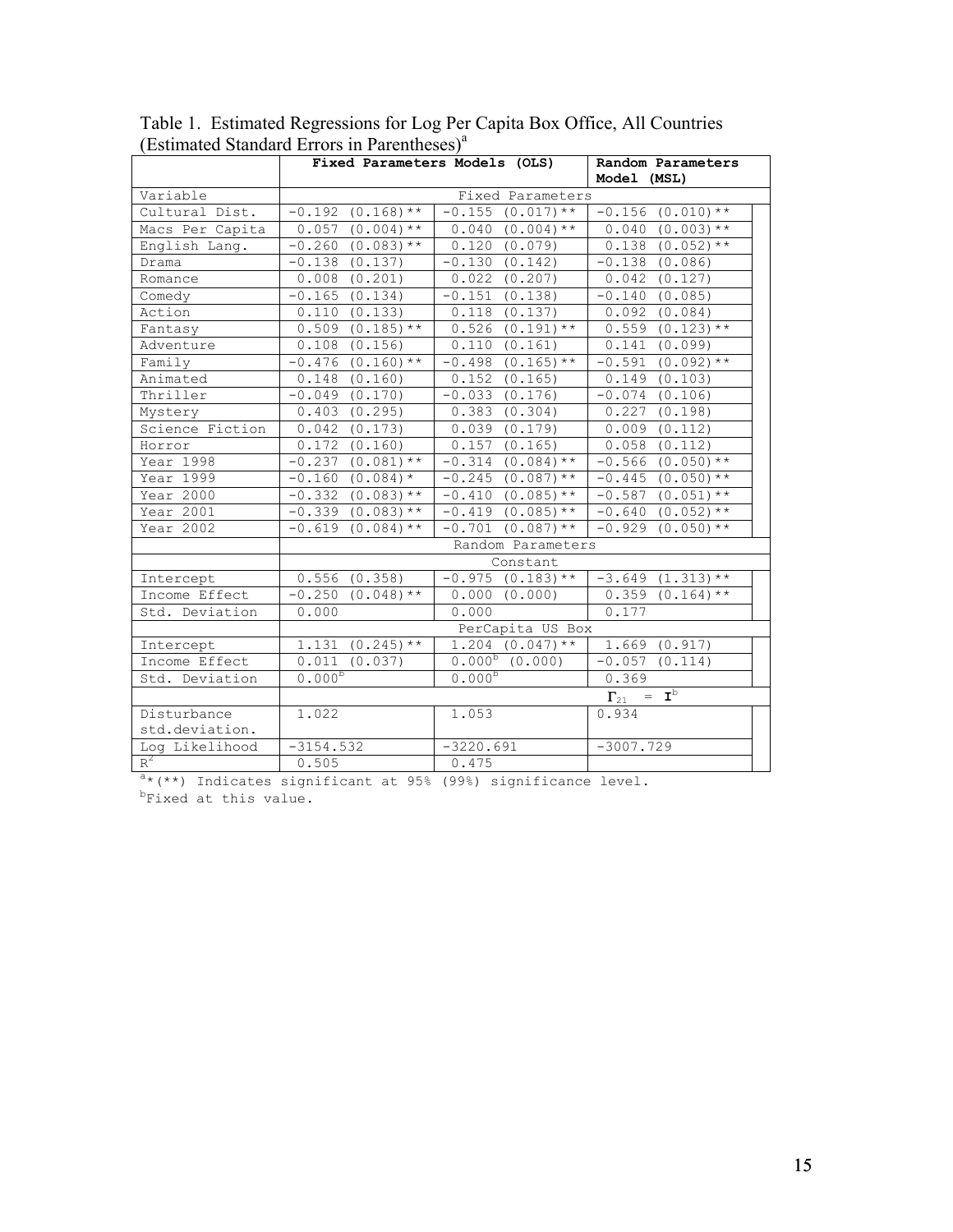| ESUMated Standard Errors III Farentheses) |               |                                 |                              |           |          |           |            |                  |          |          |        |
|-------------------------------------------|---------------|---------------------------------|------------------------------|-----------|----------|-----------|------------|------------------|----------|----------|--------|
|                                           | Pooled        | <b>Random Parameters Probit</b> |                              |           |          |           |            |                  |          |          |        |
|                                           | <b>Probit</b> |                                 |                              |           |          |           |            |                  |          |          |        |
| Variable                                  |               |                                 | Std.<br>Elements of $\Gamma$ |           |          |           |            |                  |          |          |        |
|                                           | ß             | ß                               | Constant                     | log Sales | RelSize  | Imports   | <b>FDI</b> | Prod.            | Raw Mtl. | Invst.   | Devs.  |
| Constant                                  | $-1.96$       | $-3.620$                        | 3.56                         | $\Omega$  | $\theta$ | $\theta$  | $\theta$   | $\boldsymbol{0}$ | $\Omega$ | 0        | 3.562  |
|                                           | .230)         | (0.575)                         | (0.703)                      |           |          |           |            |                  |          |          |        |
| log Sales                                 | .137          | 0.339                           | 0.269                        | 0.0849    | $\theta$ | $\theta$  | $\theta$   | $\theta$         | $\theta$ | $\Omega$ | .2827  |
|                                           | .022)         | (0.056)                         | (0.067)                      | (0.0228)  |          |           |            |                  |          |          |        |
| Relative                                  | 1.073         | 5.009                           | 2.632                        | $-4.56$   | 1.90     | $\Omega$  | $\theta$   | $\theta$         | $\theta$ | $\theta$ | 5.597  |
| size                                      | (.142)        | (0.596)                         | (0.603)                      | (1.066)   | (0.511)  |           |            |                  |          |          |        |
| Imports                                   | 1.134         | 1.727                           | 0.937                        | $-0.113$  | 1.227    | 1.161     | $\Omega$   | $\theta$         | $\theta$ | $\theta$ | 1.935  |
|                                           | (.151)        | (0.293)                         | (0.543)                      | (0.621)   | (0.287)  | (0.286)   |            |                  |          |          |        |
| <b>FDI</b>                                | 2.853         | 3.655                           | 5.665                        | 1.183     | 0.631    | $-1.431$  | 2.479      | $\theta$         | $\theta$ | $\theta$ | 6.487  |
|                                           | .402)         | (0.739)                         | (1.400)                      | (1.048)   | (0.611)  | (0.742)   | (0.751)    |                  |          |          |        |
| Prod.                                     | $-2.34$       | $-6.005$                        | $-4.62$                      | 6.673     | $-1.339$ | $-3.987$  | 7.964      | 5.999            | $\Omega$ | $\theta$ | 13.526 |
|                                           | (.715)        | (1.924)                         | (1.771)                      | (2.393)   | (1.332)  | (1.098)   | (1.113)    | (1.057)          |          |          |        |
| Raw                                       | $-.278$       | $-0.230$                        | 0.775                        | $-0.654$  | 0.215    | $-0.130$  | $-0.665$   | 1.215            | 0.354    | $\Omega$ | 1.770  |
| Material                                  | (.081)        | (0.213)                         | (0.382)                      | (0.453)   | (0.751)  | (0.666)   | (0.346)    | (0.425)          | (0.378)  |          |        |
| Inv                                       | .187          | 0.312                           | 0.191                        | 0.597     | 0.404    | $-0.0372$ | $-0.375$   | 0.117            | $-0.622$ | 0.288    | 1.087  |
| Goods                                     | (.039)        | (0.077)                         | (0.190)                      | (0.207)   | (0.0947) | (0.0894)  | (0.098)    | (0.105)          | (0.044)  | (0.048)  |        |
| Log L                                     | $-4114.046$   | $-3504.078$                     |                              |           |          |           |            |                  |          |          |        |

**Table 2. Estimated Components of the Fixed and Random Parameters Models for Innovation. (Estimated Standard Errors in Parentheses)**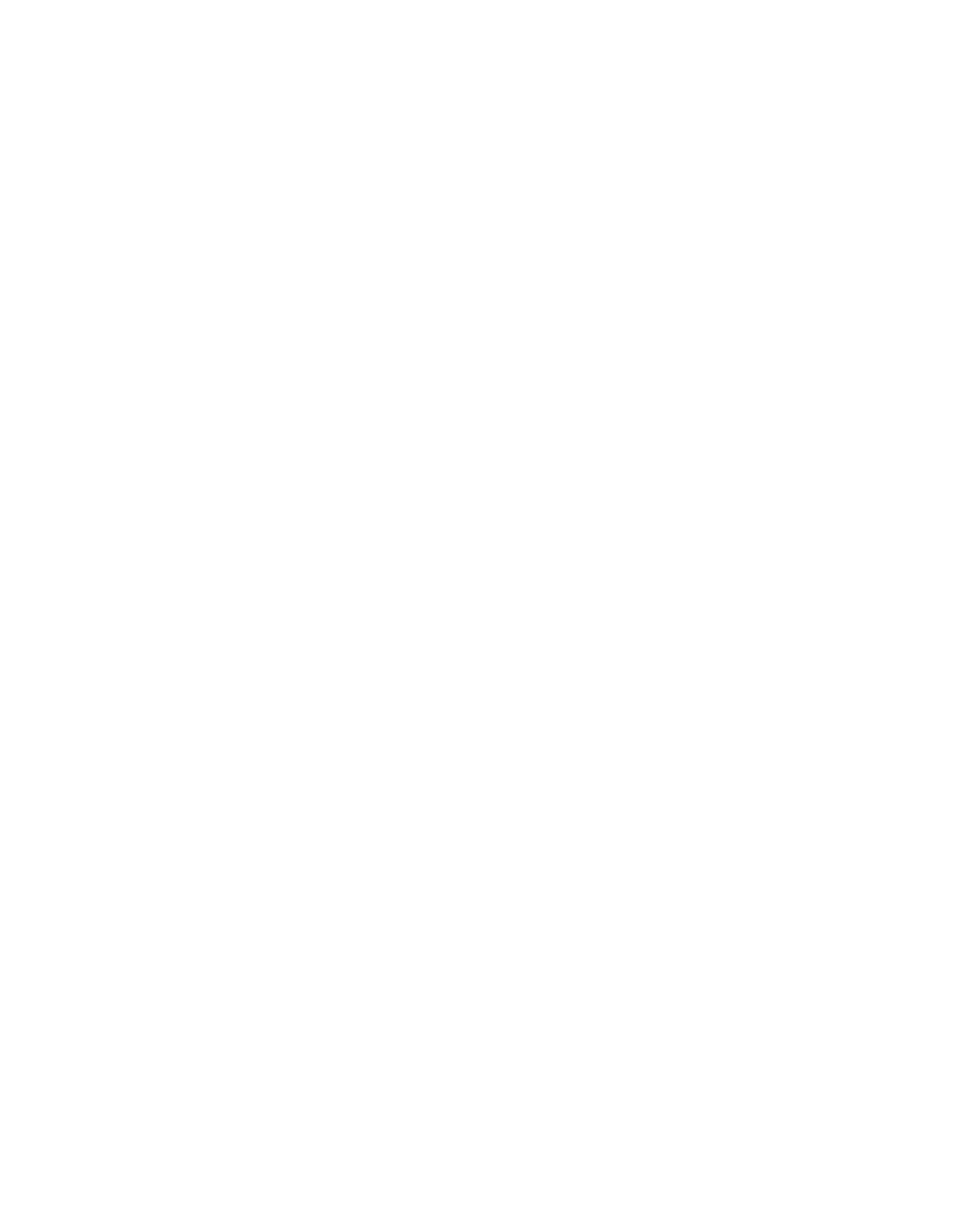| <b>Table 3. Average Estimates of Marginal Effects</b> |  |  |  |  |  |
|-------------------------------------------------------|--|--|--|--|--|
|-------------------------------------------------------|--|--|--|--|--|

|               | logSales | RelSize | Imports | <b>FDI</b> | Prod     | Mtl.<br>Raw  | Good<br>1nv |
|---------------|----------|---------|---------|------------|----------|--------------|-------------|
| Pooled        | 0.068    | 0.413   | 0.437   | .099       | $-0.902$ | 10<br>$-0.1$ | 0.072       |
| Random Parame | 0.081    |         | 0.395   | $0.87^{-}$ |          | $-0.031$     | 0.058       |

 **Table 4. Sample Average Estimated Marginal Effects by Industry from Random Parameters Model** 

|                | Investment   Consumer |       | <b>Raw Material</b> | Food  |
|----------------|-----------------------|-------|---------------------|-------|
| <b>Imports</b> | 0.391                 | 0.389 | 0.403               | በ 471 |
| <b>FDI</b>     | 0.928                 | .791  | 0.818               | 1.108 |



**Figure 1. 99% Confidence Intervals for Film Specific Coefficients on logUSBox**